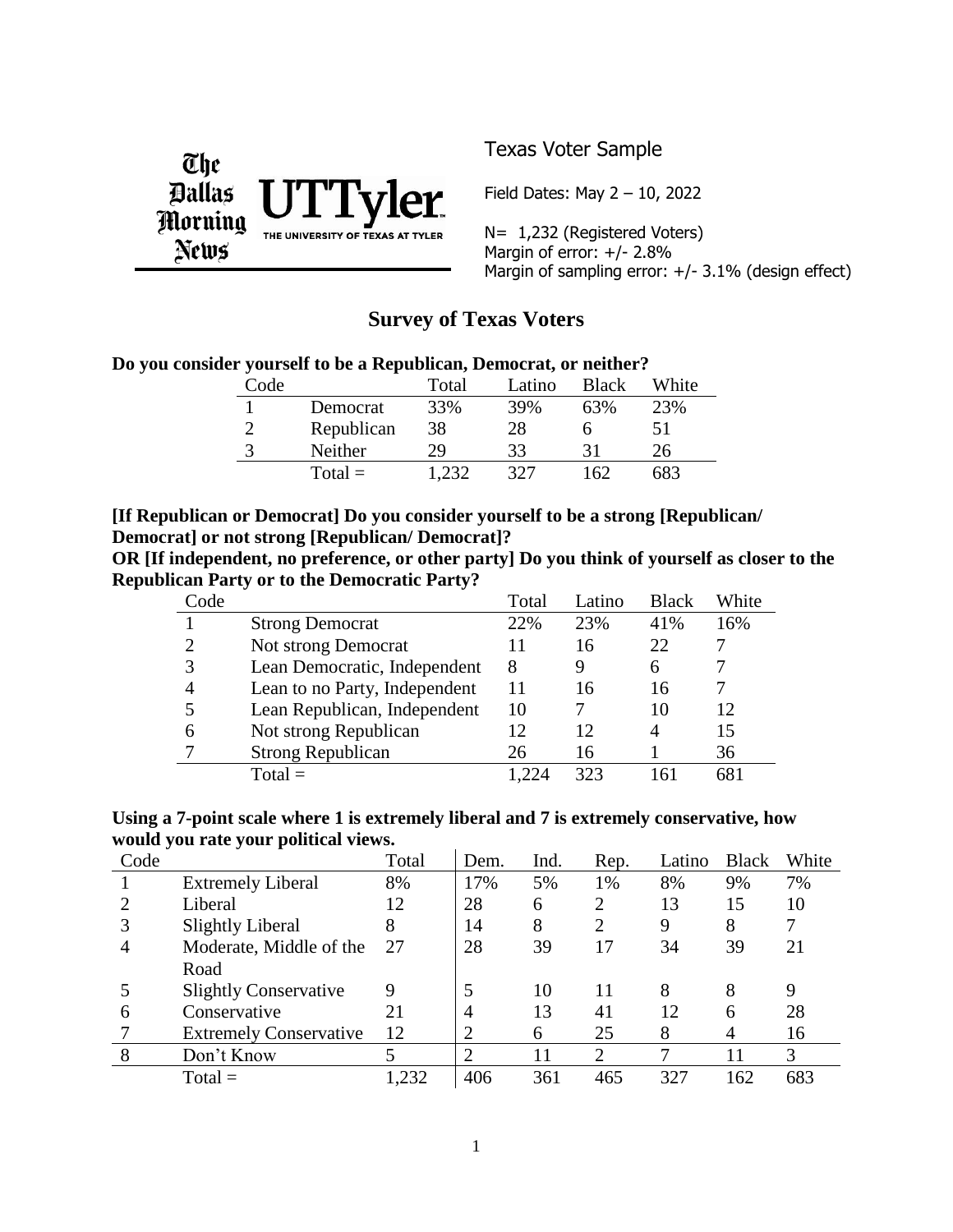| Code |                        | Total | Dem. | Ind. | Rep. | Latino | <b>Black</b> | White |
|------|------------------------|-------|------|------|------|--------|--------------|-------|
|      | <b>Right Direction</b> | 43%   | 27%  | 39%  | 58%  | 42%    | 32%          | 46%   |
|      | Wrong Track            | 56    | 73   | 57   | 40   | 56     | 67           |       |
|      | Neither                |       |      |      |      |        |              |       |
|      | $Total =$              |       | 402  | 356  | 463  | 322    | .61          | 678   |

# **Focusing on Texas, do you think that things are headed in the right direction, or do you think that things are headed off on the wrong track?**

### **Who do you blame for inflation and a higher cost of living in Texas right now?**

| Code        |                                       | Total | Dem. | Ind. | Rep. |
|-------------|---------------------------------------|-------|------|------|------|
|             | President Joe Biden and Congress      | 48%   | 16%  | 44%  | 81%  |
|             | Supply problems                       | 19    | 28   | 22   |      |
| $\mathbf 3$ | Governor Abbott and Texas legislators | 18    | 28   | 14   |      |
|             | Russia's invasion of Ukraine          | 10    | 15   |      |      |
| 8/9         | (v) Not sure/Decline                  |       |      |      |      |
|             | $Total =$                             | -217  | 402  | 355  | 461  |

#### **Who do you believe is responsible for high property taxes in Texas?**

| Code |                                  | Total | Dem. | Ind. | Rep. | Latino | <b>Black</b> | White |
|------|----------------------------------|-------|------|------|------|--------|--------------|-------|
|      | Governor Abbott and Texas        | 40%   | 60%  | 34%  | 26%  | 39%    | 60%          | 36%   |
|      | legislators                      |       |      |      |      |        |              |       |
|      | Local elected officials          | 24    | 16   | 23   | 32   | 22     | 14           | 27    |
| 2    | Population growth and a scarcity | 31    | 22   | 36   | 34   | 33     | 24           | 30    |
|      | of homes.                        |       |      |      |      |        |              |       |
|      | (v) Don't know/Decline           |       |      |      |      |        |              |       |
|      | $Total =$                        | 1,216 | 402  | 354  | 460  | 321    | l 60         | 676   |

### **How confident are you that the March primary election was conducted fairly and accurately – very confident, somewhat confident, not too confident, or not at all confident?**

| Code |                      | Total | Dem.      | Ind. | Rep. | Latino | <b>Black</b> | White |
|------|----------------------|-------|-----------|------|------|--------|--------------|-------|
|      | Very confident       | 32%   | 41\%      | 27%  | 27%  | 27%    | 29%          | 35%   |
|      | Somewhat confident   | 40    | 36        | 38   | 45   | 43     | 34           | 40    |
|      | Not too confident    | 19    | 19        |      | 19   | 22     | 25           | 16    |
|      | Not at all confident |       | $\Lambda$ |      |      |        |              |       |
|      | $Total =$            | .212  | 402       | 353  | 458  | 321    | .60          | 673   |

### **In general, do you approve or disapprove of the job President Joe Biden has done in his job as President?**

| Code |                            | Total | Dem. | Ind. | Rep. | Latino | <b>Black</b> | White |
|------|----------------------------|-------|------|------|------|--------|--------------|-------|
|      | <b>Strongly Approve</b>    | 18%   | 43%  | 9%   | 3%   | 18%    | 29%          | 15%   |
| 4    | Approve                    |       | 36   | 23   | 6    | 26     | 33           | 15    |
|      | Neither                    |       |      |      |      |        |              |       |
|      | Disapprove                 |       | 15   | 20   | 12   |        | 19           |       |
|      | <b>Strongly Disapprove</b> | 43    | 6    | 41   | 78   | 29     | 14           | 57    |
|      | $Total =$                  | ,205  | 402  | 345  | 458  | 317    | 158          | 672   |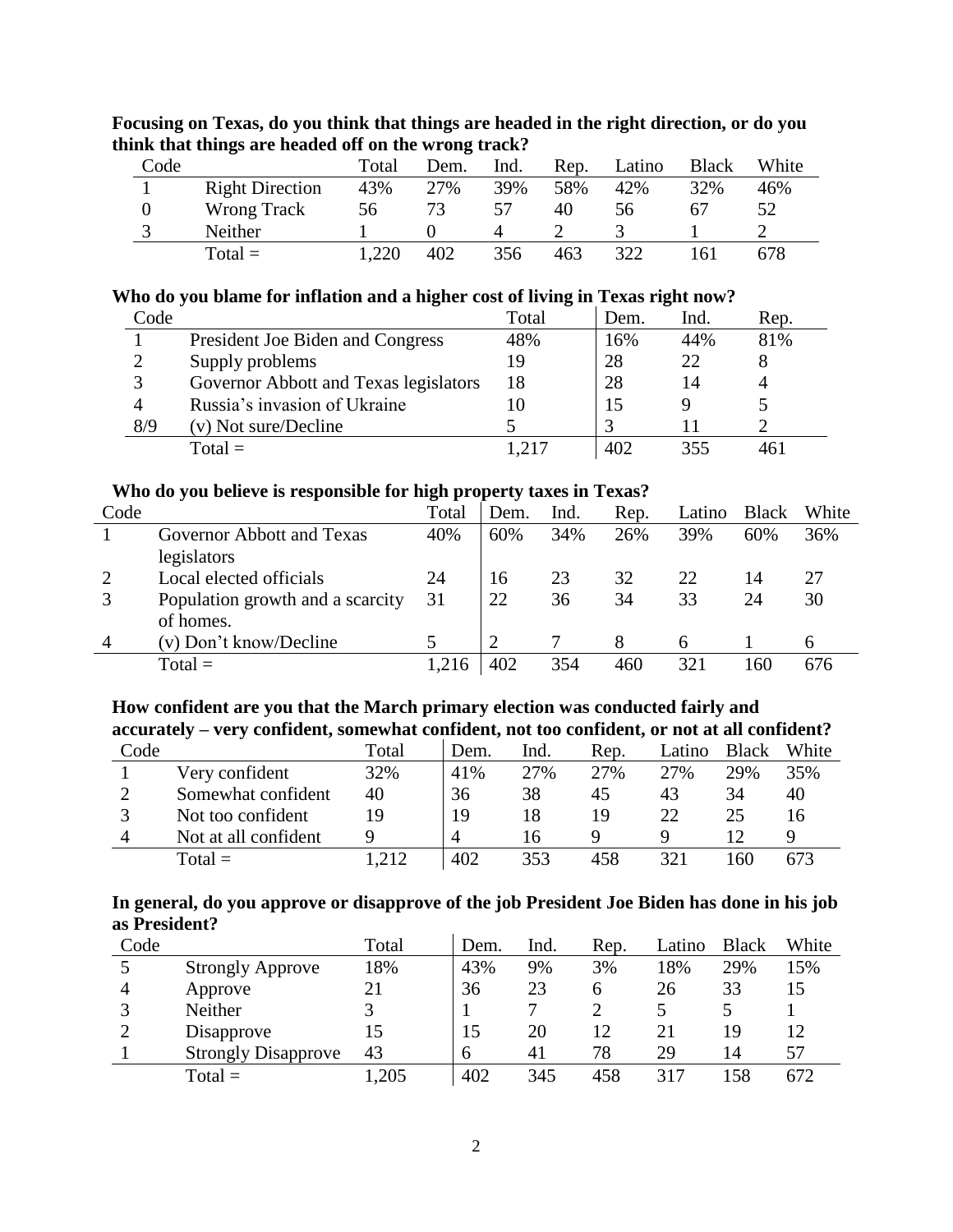| Code |                            | Total | Dem. | Ind. | Rep. | Latino | <b>Black</b> | White |
|------|----------------------------|-------|------|------|------|--------|--------------|-------|
|      | <b>Strongly Approve</b>    | 20%   | 6%   | 12%  | 39%  | 17%    | 9%           | 25%   |
| 4    | Approve                    | 26    | 10   | 28   | 39   | 22     |              | 31    |
|      | Neither                    |       |      |      |      |        | n            |       |
|      | Disapprove                 |       | 15   | 18   | 12   | 14     | 23           | 13    |
|      | <b>Strongly Disapprove</b> | 35    | 66   | 34   | 8    | 40     |              | 29    |
|      | $Total =$                  | ,205  | 402  | 345  | 458  | 317    | .58          | 672   |

**In general, do you approve or disapprove of the way Governor Greg Abbott is handing his job as Governor?**

**In general, do you approve or disapprove of the way Lt. Governor Dan Patrick is handling his job as Lieutenant Governor?**

| Code |                            | Total | Dem. | Ind. | Rep. | Latino | <b>Black</b> | White |
|------|----------------------------|-------|------|------|------|--------|--------------|-------|
|      | <b>Strongly Approve</b>    | 15%   | 6%   | 9%   | 28%  | 9%     | 8%           | 19%   |
|      | Approve                    | 25    | 9    | 26   | 39   | 22     | 12           | 30    |
|      | Neither                    | 18    | 14   | 25   | 16   | 25     | 24           | 14    |
|      | Disapprove                 | 14    | 20   | 13   |      | 18     | 20           |       |
|      | <b>Strongly Disapprove</b> | 27    | 51   | 27   |      | 26     | 36           | 26    |
|      | $Total =$                  | .205  | 402  | 345  | 458  | 317    | 158          | 672   |

**In general, do you approve or disapprove of the way Attorney General Ken Paxton is handling his job as Attorney General?**

| Code | $\sim$                     | Total | Dem. | Ind. | Rep. | Latino | <b>Black</b> | White |
|------|----------------------------|-------|------|------|------|--------|--------------|-------|
|      | <b>Strongly Approve</b>    | 14%   | 5%   | 9%   | 26%  | 10%    | 6%           | 18%   |
| 4    | Approve                    | 28    |      | 28   | 39   | 23     | 18           | 33    |
|      | Neither                    | 16    | 14   | 22   | 15   | 24     | 20           | 12    |
|      | Disapprove                 | 14    | 18   | 12   | 14   | 16     | 24           |       |
|      | <b>Strongly Disapprove</b> | 27    | 49   | 29   |      | 27     | 32           | 26    |
|      | $Total =$                  | ,205  | 402  | 345  | 458  | 317    | .58          | 672   |

**In light of recent headline news about Attorney General Ken Paxton, do you agree or disagree that he has the integrity to serve as attorney general?**

| Code |            | Total | Dem.  | Ind. | Rep. | Men | Women |
|------|------------|-------|-------|------|------|-----|-------|
|      | l agree    | 30%   | $7\%$ | 21%  | 49%  | 37% | 24%   |
|      | 1 disagree | 37    | 59    |      | i b  | 39  | 35    |
|      | Jnsure     | 33    | 24    | 42   | 35   | 24  |       |
|      | $Total =$  | 199   | 402   | 342  | 455  | 574 | 622   |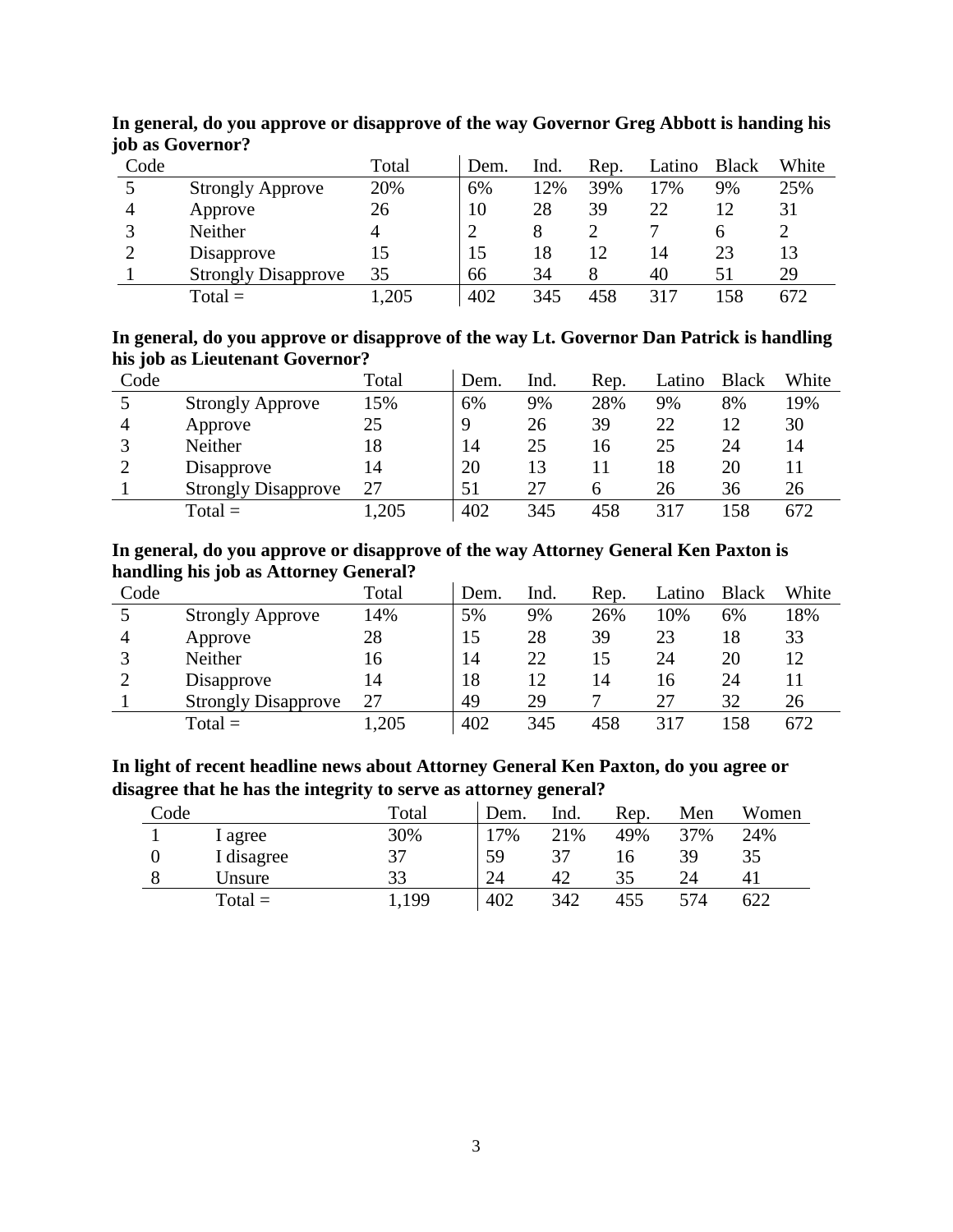| Code |                      | Total | Dem. | Ind. | Rep. | Latino | <b>Black</b> | White |
|------|----------------------|-------|------|------|------|--------|--------------|-------|
|      | Very favorable       | 11%   | 6%   | 4%   | 22%  | 7%     | 5%           | 15%   |
|      | Somewhat favorable   | 22    | 11   | 20   | 34   | 18     | 12           | 26    |
|      | Neither              | 12    |      | 17   |      | 12     | 15           |       |
|      | Somewhat unfavorable | 16    | 22   | 16   |      | 22     | 16           | 13    |
|      | Very unfavorable     | 17    | 31   | 15   |      | 16     | 22           | 16    |
| 8    | Don't Know Enough    | 22    | 18   | 28   | 19   | 25     | 29           | 19    |
|      | $Total =$            | 1,195 | 400  | 341  | 453  | 316    | 156          | 665   |

# **Is your impression of Senator John Cornyn favorable, unfavorable, or don't know?**

### **Is your impression of Senator Ted Cruz favorable, unfavorable, or don't know?**

| Code |                      | Total | Dem. | Ind. | Rep. | Latino | <b>Black</b> | White |
|------|----------------------|-------|------|------|------|--------|--------------|-------|
|      | Very favorable       | 22%   | 4%   | 14%  | 43%  | 7%     | 5%           | 30%   |
|      | Somewhat favorable   | 20    | 10   | 18   | 31   | 13     | 14           | 22    |
|      | Neither              |       |      |      |      | 20     |              |       |
|      | Somewhat unfavorable | 11    |      | 18   | 9    |        |              |       |
|      | Very unfavorable     | 38    | 73   | 35   |      |        | 56           | 31    |
|      | Don't Know Enough    |       |      |      |      | 45     |              |       |
|      | $Total =$            | .195  | 400  | 341  | 453  | 316    | .56          | 665   |

#### **Is your impression of Vice President Kamala Harris favorable, unfavorable, or don't know?** J.

| Code |                      | Total | Dem. | Ind. | Rep. | Latino | <b>Black</b> | White |
|------|----------------------|-------|------|------|------|--------|--------------|-------|
|      | Very favorable       | 16%   | 39%  | 7%   | 4%   | 23%    | 28%          | 11%   |
| 4    | Somewhat favorable   | 21    | 38   | 24   |      | 28     | 28           | 17    |
|      | Neither              |       |      |      |      |        | h            |       |
|      | Somewhat unfavorable | 12    |      |      |      | 13     |              |       |
|      | Very unfavorable     | 43    | 4    | 39   | 79   | 30     |              | 55    |
|      | Don't Know Enough    |       |      |      |      |        |              |       |
|      | $Total =$            | 1,195 | 400  | 341  | 453  | 316    | 56           | 665   |

### **Is your impression of Beto O'Rourke favorable, unfavorable, or don't know?**

| Code |                      | Total | Dem.           | Ind. | Rep. | Latino | <b>Black</b> | White |
|------|----------------------|-------|----------------|------|------|--------|--------------|-------|
|      | Very favorable       | 22%   | 49%            | 13%  | 4%   | 27%    | 32%          | 17%   |
|      | Somewhat favorable   | 20    | 34             | 19   |      | 22     | 30           | 17    |
|      | Neither              |       | $\overline{4}$ |      |      | 4      |              |       |
|      | Somewhat unfavorable | 9     | 6              | 12   | 10   | 13     |              | 8     |
|      | Very unfavorable     | 35    | 3              | 32   | 65   | 23     |              | 47    |
|      | Don't Know Enough    |       | $\overline{4}$ | 17   |      |        |              |       |
|      | $Total =$            | .195  | 400            | 341  | 453  | 316    | 156          | 665   |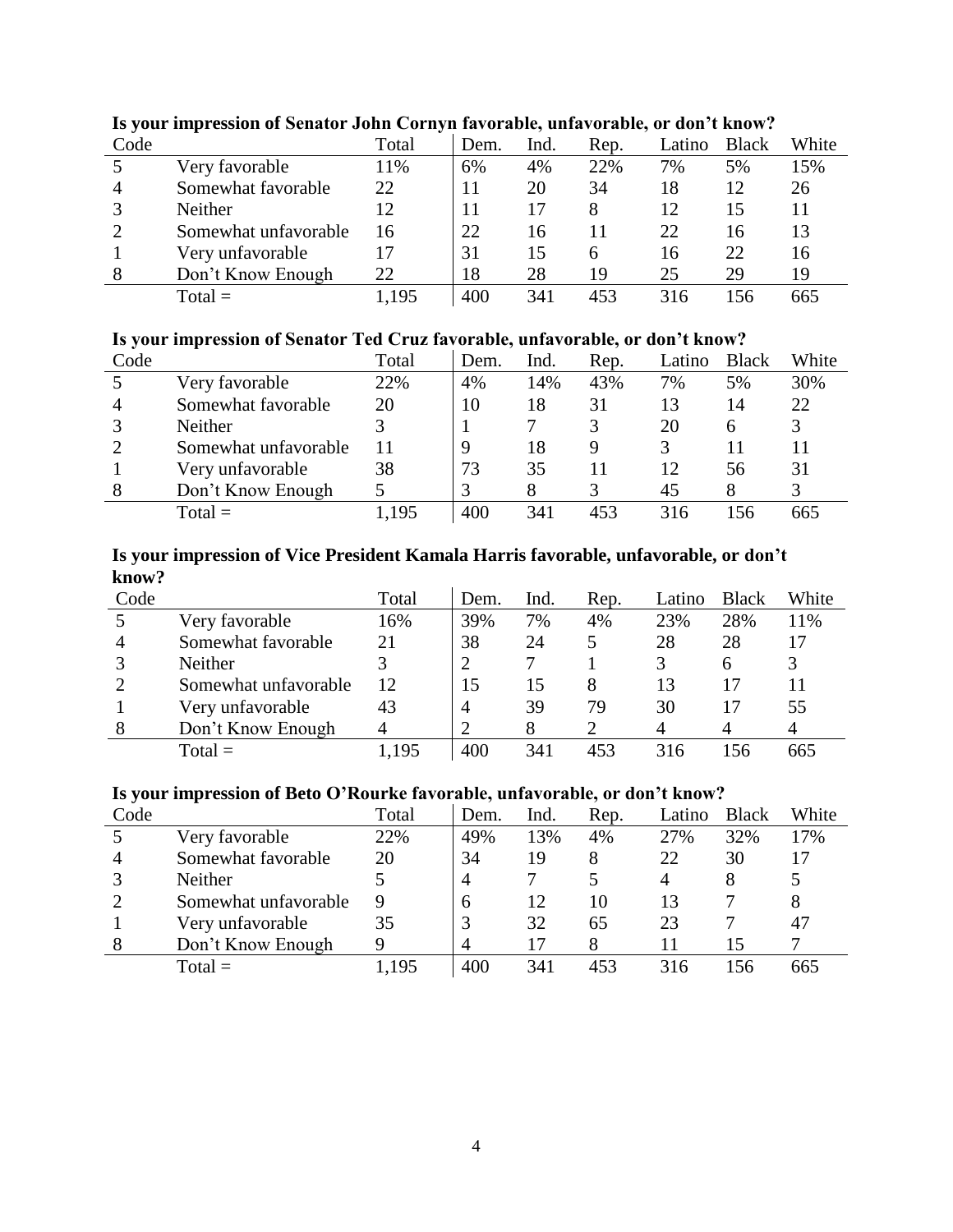# **What is your impression of the governor's race?**

| Code |                    | Total | Dem. | Ind. | Rep. |     |     |     |        | Latino Black White Abbott O'Rourke |
|------|--------------------|-------|------|------|------|-----|-----|-----|--------|------------------------------------|
|      |                    |       |      |      |      |     |     |     | Voters | Voters                             |
|      | <b>Greg Abbott</b> | 60%   | 48%  | 56%  | 73%  | 52% | 48% | 66% | 76%    | 45%                                |
|      | Beto O'Rourke      | 25    | 44   | 18   |      | 33  | 34  | 19  | 10     | 46                                 |
|      | Someone else       |       |      |      | h    | 8   | 13  |     | 4      |                                    |
| 8    | $(v)$ Don't know   | 9     |      |      | 8    |     |     | 10  | 9      |                                    |
|      | $Total =$          | 1,188 | 400  | 339  | 448  | 311 | 156 | 663 | 542    | 460                                |

**Which candidate for Governor has been most visible on social media?**

| Code |                    | Total | Dem. | Ind. | Rep. | Latino |     | Black White |        | Abbott O'Rourke |
|------|--------------------|-------|------|------|------|--------|-----|-------------|--------|-----------------|
|      |                    |       |      |      |      |        |     |             | Voters | Voters          |
|      | <b>Greg Abbott</b> | 38%   | 24%  | 32%  | 25%  | 42%    | 28% | 38%         | 56%    | 20%             |
|      | Beto O'Rourke      | 41    | 63   | 38   | 54   | 42     | 47  | 39          | 25     | 66              |
|      | Someone else       |       | 6    |      | 10   | 10     | 12  |             |        |                 |
| 8    | (v) Don't Know     | 10    |      | 13   |      | 6      | 12  | 12          |        |                 |
|      | $Total =$          | 1,184 | 399  | 337  | 448  | 309    | 56  | 663         | 538    | 460             |

**In a race for Governor would you vote for Republican Governor Abbott, Democratic nominee Beto O'Rourke, Green Party nominee Delilah Barrios, Libertarian nominee Mark Tippetts or someone else?**

| Code     |                        | Total | Dem. | Ind. | Rep. | Latino | <b>Black</b> | White | Women |
|----------|------------------------|-------|------|------|------|--------|--------------|-------|-------|
| $\theta$ | Greg Abbott            | 46%   | 9%   | 16%  | 85%  | 36%    | 16%          | 58%   | 40%   |
|          | Beto O'Rourke          | 39    | 82   | h    |      | 46     | 59           | 30    | 44    |
| C        | <b>Delilah Barrios</b> |       |      | h    |      |        | 6            |       |       |
|          | <b>Mark Tippetts</b>   |       |      | 29   |      |        | 3            |       |       |
|          | Someone else           | 8     | 4    | 38   | 6    | 8      | 13           |       | 10    |
| 8        | (v) Don't Know         |       |      |      | 0    |        | 4            |       |       |
|          | $Total =$              | 1,187 | 399  | 339  | 448  | 311    | l 56         | 662   | 613   |

# **[If not Abbott or O'Rourke] How certain are you that you will vote for <GOV CHOICE> in November?**

| Code |                                  | Total | Abbott   | O'Rourke | Latino | <b>Black</b> | White |
|------|----------------------------------|-------|----------|----------|--------|--------------|-------|
|      | Certain                          | 71%   | 70%      | 74%      | 72%    | 62%          | 73%   |
| ∠    | Probably will not change my mind |       | 19       |          | 14     |              |       |
|      | I could change my mind           |       |          |          |        | ı n          |       |
|      | (v) Not sure                     |       | $\Omega$ |          |        |              |       |
|      | $Total =$                        | 1,016 | 541      | 458      | 260    | 122          | 587   |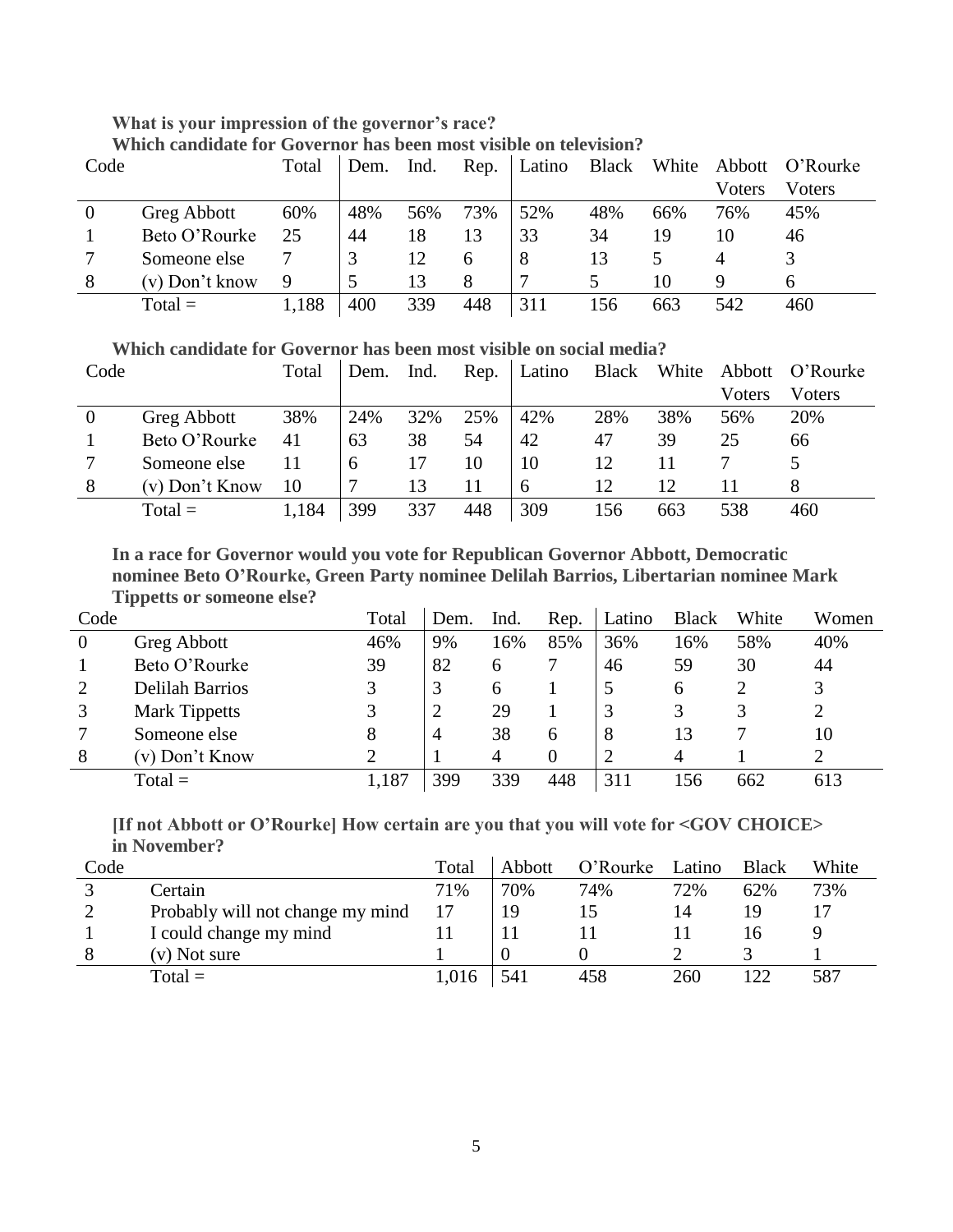| Code          |                                  | Total          | Latino | Black | White |
|---------------|----------------------------------|----------------|--------|-------|-------|
|               | Certain                          | 46%            | 44%    | 61%   | 41%   |
| $\mathcal{D}$ | Probably will not change my mind | 22             | 28     |       | 25    |
|               | I could change my mind           | 28             | 23     | 23    | 32    |
|               | Not sure                         | 4              |        |       |       |
|               | $Total =$                        | $\overline{R}$ | 50     |       |       |

**[If not Abbott or O'Rourke] How certain are you that you will not vote for Governor Greg Abbott?**

**If the general election was today, would you vote for a Republican candidate or Democratic candidate for the Texas House?**

| Code |              | Total | Dem. | Ind. | Rep. | Latino | White | Women | Parents |
|------|--------------|-------|------|------|------|--------|-------|-------|---------|
|      | Democratic   | 48%   | 99%  | 45%  | 5%   | 59%    | 35%   | 52%   | 49%     |
|      | Republican   | 49    |      | 48   | 94   | 38     | 63    | 45    | 48      |
|      | (v) Declined |       |      |      |      |        |       |       |         |
|      | $Total =$    | 1,179 | 399  | 334  | 446  | 308    | 659   | 610   | 427     |

### **How likely are you to vote in the 2022 May primary election run-off?**

| Code     |                 | Total | Dem. | Ind. | Rep. | Latino | <b>Black</b> | White | Under 65 | Over $65$ |
|----------|-----------------|-------|------|------|------|--------|--------------|-------|----------|-----------|
|          | Certain to vote | 57%   | 63%  | 44%  | 62%  | 52%    | 58%          | 60%   | 54%      | 70%       |
|          | Likely          | 22    | 23   | 24   | 21   | 27     | 20           |       | 24       | .6        |
|          | Not sure        | 12    | 10   |      |      | 13     | 15           |       |          |           |
|          | Probably not    |       |      | 8    | 4    |        | <sub>0</sub> | 4     |          |           |
| $\theta$ | Won't vote      |       |      | h    |      |        |              |       |          |           |
|          | $Total =$       |       | 399  | 332  | 445  | 307    | 154          | 659   | 917      | 260       |

# **If the 2022 primary run-off election were held today, are you more likely to choose the Democratic or Republican ballot?**

| Code |                                      | Total | Latino | Black | White | Under 65 | Over 65 |
|------|--------------------------------------|-------|--------|-------|-------|----------|---------|
|      | <b>Democratic Primary</b>            | 44%   | 54%    | 75%   | 32%   | 46%      | 35%     |
|      | <b>Republican Primary</b>            | 50    | 39     | I h   | 62    | 46%      | 60      |
|      | I would not vote in a primary runoff |       |        |       |       |          |         |
|      | $Total =$                            | 1,153 | 301    | 150   | 646   | 896      | 257     |

# **Are you more likely to support Michelle Beckley or Mike Collier Democratic primary for Lieutenant Governor?**

| Code |                           | Total | Certain | Certain and | Latino | <b>Black</b> | White |
|------|---------------------------|-------|---------|-------------|--------|--------------|-------|
|      |                           |       |         | Probably    |        |              |       |
|      | Michelle Beckley          | 31%   | 37%     | 34%         | 33%    | 28%          | 29%   |
|      | Mike Collier              | 19    | 24      | 22          | 18     |              | 22    |
| 8    | Not sure                  | 44    | 34      | 40          | 41     | 50           | 42    |
| 9    | (v) Haven't heard of them |       | 4       |             | h      | 4            |       |
| 99   | (v) Refused               |       |         |             |        |              |       |
|      | $Total =$                 | 501   | 299     | 428         | 163    | 112          | 204   |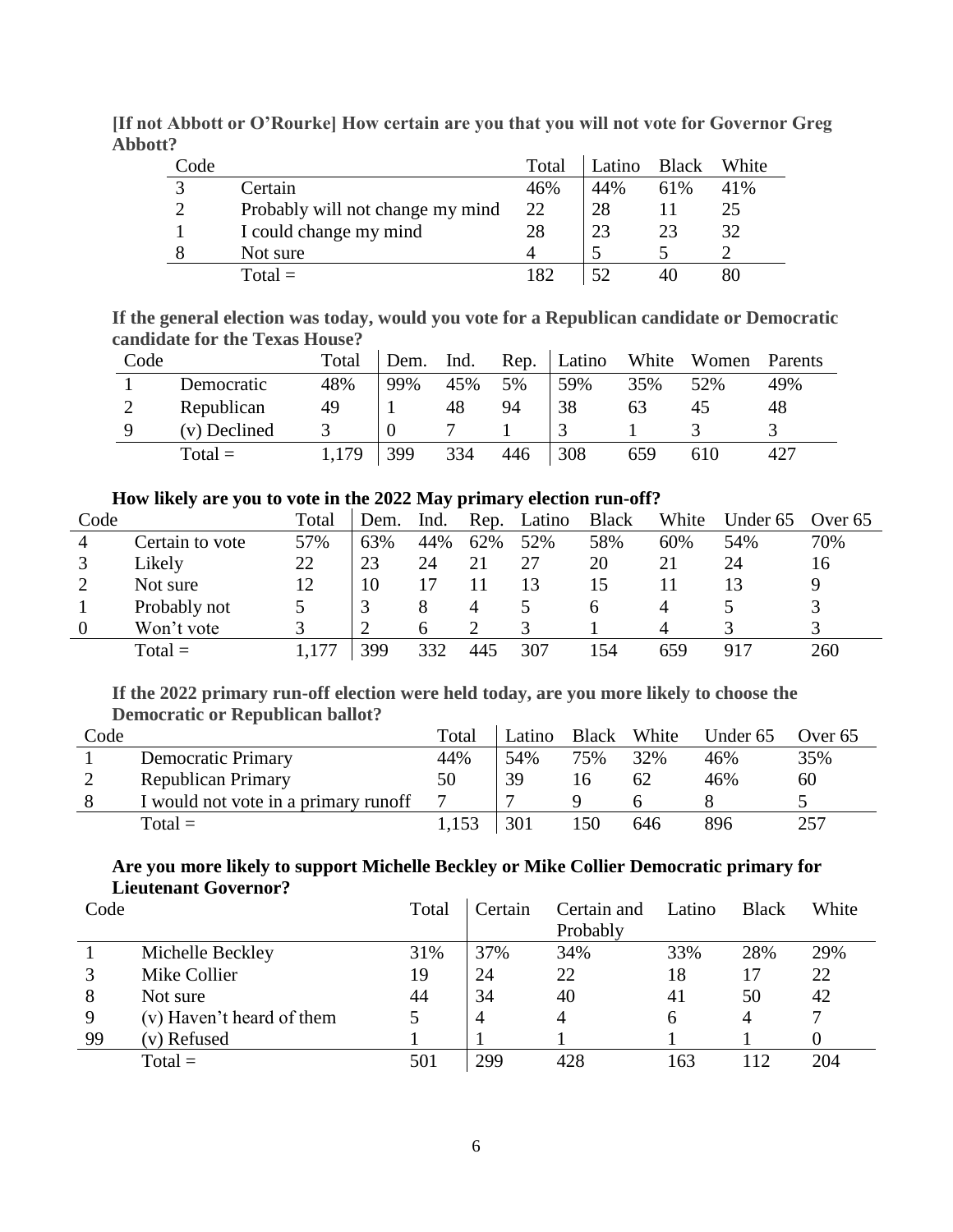| Code |                           | Total | Certain          | Certain and<br>Probably | Latino | <b>Black</b> | White |
|------|---------------------------|-------|------------------|-------------------------|--------|--------------|-------|
|      | Rochelle Garza            | 35%   | 43%              | 37%                     | 44%    | 39%          | 26%   |
|      | Joe Jaworski              | 20    | 21               | 22                      | 13     | 16           | 26    |
| 8    | Not sure                  | 40    | 31               | 35                      | 36     | 42           | 41    |
| 9    | (v) Haven't heard of them | 6     | 5                | 6                       |        |              | 6     |
| 99   | (v) Refused               | 0     | $\left( \right)$ | 0                       |        |              |       |
|      | $Total =$                 | 501   | 299              | 428                     | 163    | 112          | 204   |

# **Are you more likely to support Rochelle Garza or Joe Jaworski in the Democratic primary for Attorney General?**

**[If voting in GOP Primary] In the Republican primary for Attorney General, are you most likely to support the incumbent Ken Paxton or George P. Bush?**

| Code | . .            | Total | Certain | Certain and | Latino | Ind. | Paxton      | Paxton         |
|------|----------------|-------|---------|-------------|--------|------|-------------|----------------|
|      |                |       |         | Probably    |        |      | (Integrity) | (No Integrity) |
|      | Ken Paxton     | 41%   | 46%     | 43%         | 29%    | 41%  | 67%         | 12%            |
|      | George P. Bush | 35    |         | 34          | 50     | 37   |             | 72             |
|      | Don't know     | 24    | 23      | 22          | 22     | 22   | 12          | 15             |
|      | $Total =$      | 570   | 357     | 480         |        |      | 255         | 107            |

**[If supportive of Paxton or Bush] What attribute about \_[candidate name]\_ do you like more than the other candidate? [Open Response]**

| <b>Responses of Paxton Supporters</b> |     |           | Responses of Bush Supporters |                 |     |  |  |
|---------------------------------------|-----|-----------|------------------------------|-----------------|-----|--|--|
| Attribute<br>All<br>Certain to vote   |     | Attribute | All                          | Certain to vote |     |  |  |
| <b>Job Performance</b>                | 34% | 35%       | Integrity                    | 26%             | 30% |  |  |
| Not a Bush                            | 15  | 15        | Not Paxton (or New)          | 23              | 23  |  |  |
| Commitment                            | 12  | 12        | Is a Bush                    | 17              | 19  |  |  |
| Conservative                          |     |           | <b>Job Performance</b>       | 10              |     |  |  |
| Integrity                             |     |           | Best candidate               |                 | 10  |  |  |

## **[For those voting] How are you planning to cast your ballot in the general election?**

| Code |                              | Total | Dem. | Ind. | Rep. | Latino | <b>Black</b> | White | Over $65$ |
|------|------------------------------|-------|------|------|------|--------|--------------|-------|-----------|
|      | Vote in-person, Election Day | 27%   | 22%  | 30%  | 30%  | 24%    | 19%          | 30%   | 22%       |
|      | Vote in-person, Early        | 58    | 62   | 52   | 59   | 58     | 64           | эh    | 61        |
|      | Request an absentee ballot   |       |      |      |      |        |              |       |           |
|      | Don't know                   |       |      | 14   |      |        |              |       |           |
|      | $Total =$                    | 1,064 | 384  | 259  | 420  | 278    |              | 600   | 242       |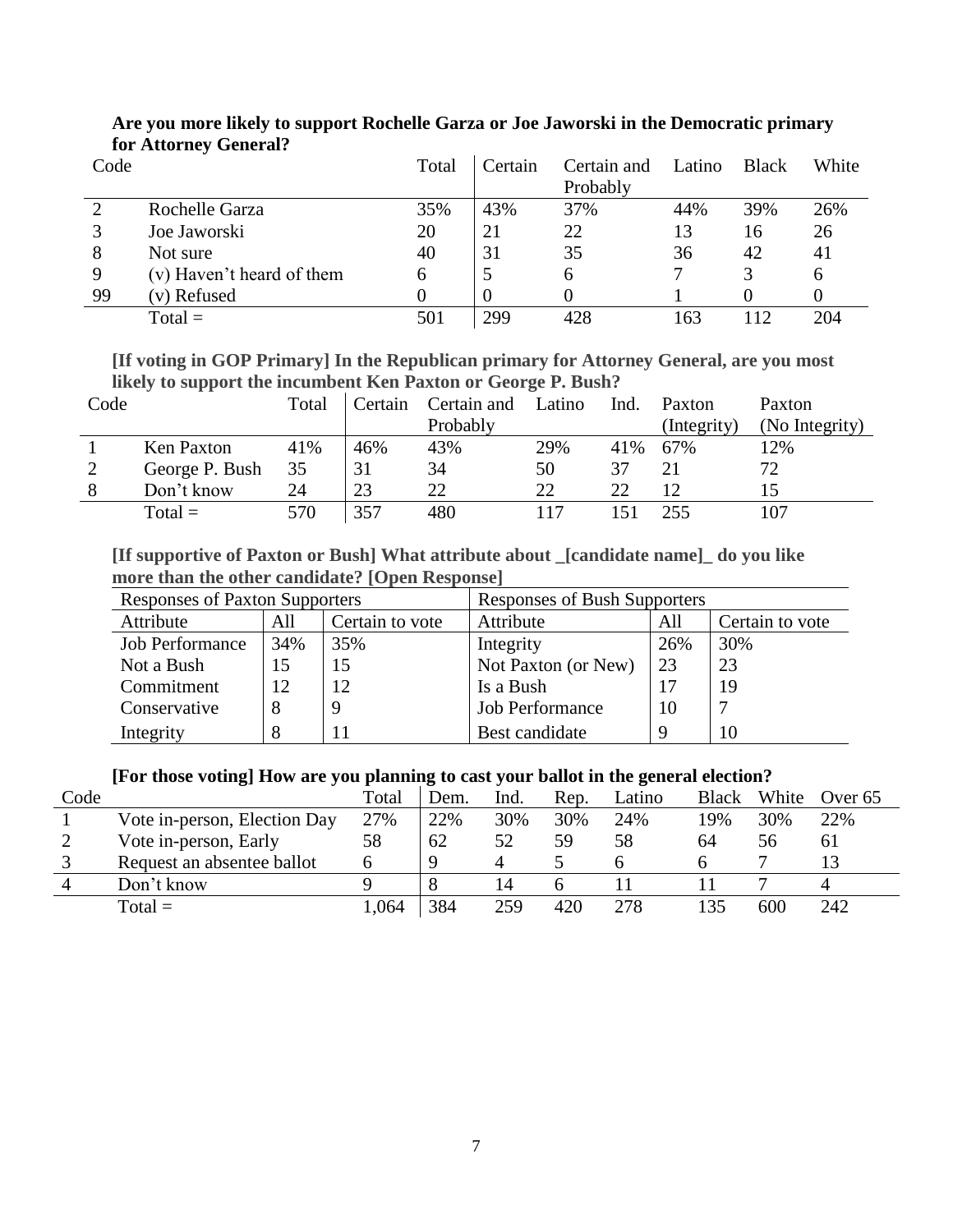| Code |                          | Total | Dem. | Ind. | Rep. | Latino | <b>Black</b> | White |
|------|--------------------------|-------|------|------|------|--------|--------------|-------|
|      | <b>Strongly Agree</b>    | 37%   | 18%  | 31%  | 58%  | 26%    | 22%          | 46%   |
| 4    | Somewhat agree           | 21    | 20   | 19   | 22   | 23     | 21           | 19    |
| 2    | Neither                  | 23    | 24   | 34   | 14   | 30     | 37           | 16    |
|      | Disagree                 | 12    | 23   | 9    |      | 14     |              | 12    |
|      | <b>Strongly Disagree</b> |       | 15   |      |      |        |              |       |
|      | $Total =$                | 1,152 | 395  | 318  | 439  | 301    | 50           | 647   |

**Do you agree or disagree that requirements beyond signature verification of absentee ballots are necessary to increase election integrity?**

**In March, 12% of absentee ballots were not counted. How concerned are you about the consequence of requiring voters to provide their driver's license number or partial social security number when they apply for an absentee ballot?**

| Code |                      | Total | Dem. | Ind. | Rep. | Latino | <b>Black</b> | White |
|------|----------------------|-------|------|------|------|--------|--------------|-------|
|      | Very concerned       | 34%   | 41%  | 23%  | 35%  | 34%    | 37%          | 33%   |
|      | Somewhat concerned   | 27    | 33   | 27   | 20   | 31     | 29           | 23    |
|      | Not too much         | 18    | 18   | 23   | 14   | 21     | 19           |       |
|      | Not concerned at all | 21    |      | 25   | 30   | 14     |              | 26    |
|      | (v) Don't know       |       |      |      |      |        |              |       |
|      | $Total =$            | 1,149 | 395  |      | 436  | 300    | -49          | 646   |

**How important is it to elect candidates that will change Texas's voting laws from what they are today?**

| Code |                    | Total | Dem. | Ind. | Rep. | Concerned | <b>Not</b> |
|------|--------------------|-------|------|------|------|-----------|------------|
|      |                    |       |      |      |      |           | Concerned  |
|      | Very important     | 38%   | 47%  | 29%  | 36%  | 45%       | 27%        |
|      | Somewhat important | 39    | 37   | 40   | 40   | 39        | 40         |
| 0    | Not important      | 21    | 14   | 26   | 23   | 13        | 32         |
| 8    | Don't care         |       |      |      |      |           |            |
|      | $Total =$          | ,148  | 395  | 316  | 437  | 690       | 443        |

**Do you support or oppose the legalization of marijuana in Texas for medical use?**

| Code |              | Total | Dem. | Ind. | Rep. |
|------|--------------|-------|------|------|------|
|      | Support      | 83%   | 91%  | 85%  | 74%  |
|      | Oppose       | 16    | Q    | 14   |      |
| 8    | (v) Not Sure |       |      |      |      |
|      | $Total =$    | 1,146 | 395  | 314  | 438  |

**Do you support or oppose the legalization of marijuana in Texas for recreational use?**

| Code |              | Total | Dem. | Ind. | Rep. |
|------|--------------|-------|------|------|------|
|      | Support      | 60%   | 76%  | 64%  | 42%  |
| 0    | Oppose       | 39    | 22   | 35   | 57   |
| 8    | (v) Not Sure |       |      |      |      |
|      | $Total =$    | 1,136 | 390  | 314  | 432  |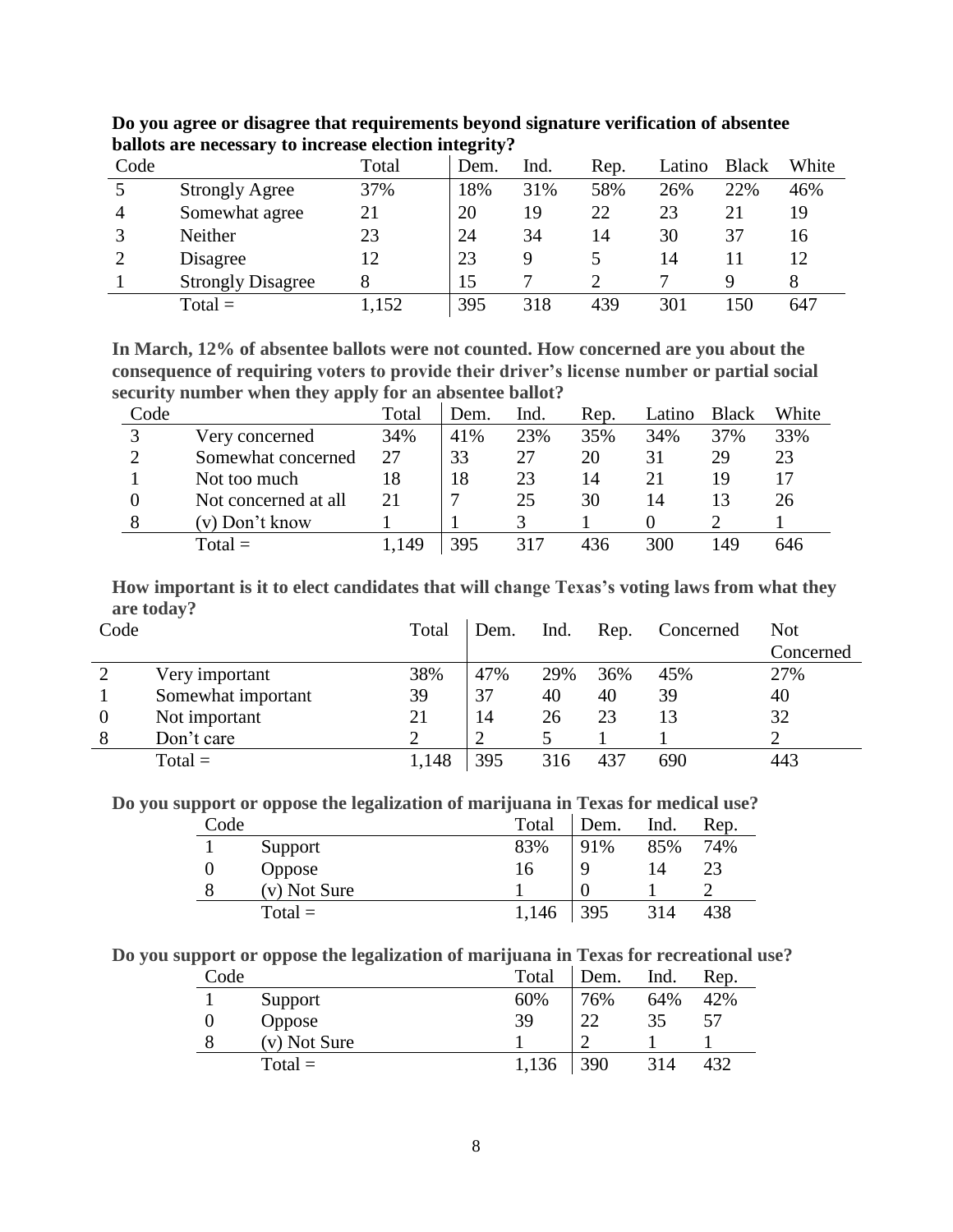| Code          |               | Total | Dem. | Ind. | Rep. | Latino | <b>Black</b> | White |
|---------------|---------------|-------|------|------|------|--------|--------------|-------|
| $\mathcal{R}$ | A great deal  | 12%   | 16%  | 5%   | 12%  | 13%    | 21%          | 9%    |
| ∍             | Fair amount   | 27    | 20   | 22   | 37   | 29     | 22           | 28    |
|               | Not too much  | 36    | 35   | 41   | 33   | 33     | 32           | 38    |
|               | No confidence | 24    | 29   | 29   |      | 24     | 25           | 24    |
|               | Don't know    |       |      |      |      |        |              |       |
|               | $Total =$     | 147   | 394  | 315  | 438  |        | 148          | 643   |

**How much do you have trust the state government to provide enough oversight to keep children safe in the foster care system?**

**Should Texas increase funding to support services that prevent child neglect and avoid removing children from their families?**

| Code |              | Total | Dem. | Ind. | Rep. |
|------|--------------|-------|------|------|------|
|      | Yes          | 81%   | 86%  | 77%  | 79%  |
|      | No           | 16    |      | 19   | 18   |
|      | (v) Not Sure |       |      |      |      |
|      | $Total =$    | 1,143 | 394  | 313  | 435  |

**[If Yes] Should Texas accept a federal match of funds, if the state increases spending to help parents manage their mental health, treat substance use, and improve parenting skills?**

| Code |              | Total | Dem. | Ind. | Rep. |
|------|--------------|-------|------|------|------|
|      | Yes          | 85%   | 95%  | 86%  | 74%  |
|      | No           | 14    |      |      | 24   |
|      | (v) Not Sure |       |      |      |      |
|      | $Total =$    | 1,091 | 384  | 299  | 408  |

**Is it appropriate to temporarily send children in foster care to licensed homes out of the state, if Texas does not have the capacity to offer services?**

| Code |                                  | Total | Dem. | Ind. | Rep. |
|------|----------------------------------|-------|------|------|------|
|      | Yes                              | 30%   | 36%  | 23%  | 30%  |
|      | Nο                               | 25    | 24   | 27   | 24   |
| 7    | (v) Only in extreme circumstance | 43    | 38   | 48   | 45   |
| 8    | (v) Not Sure                     |       |      |      |      |
|      | $Total =$                        | 1.142 | 393  | 314  | 434  |

**On orders from Governor Abbott, Texas Child Protective Services recently began investigating families who provide gender-affirming care to transgender children. Was this action:** *Asked as two questions – the reasons were a short follow up.*

| Code           |                                                       | Total | Dem. | Ind. | Rep. |
|----------------|-------------------------------------------------------|-------|------|------|------|
|                | Needed, to protect children                           | 32%   | 23%  | 25%  | 44%  |
|                | Unnecessary, it is a family decision                  | 34    | 48   | 38   | 19   |
| $\overline{4}$ | Unnecessary, CPS investigators are not health experts | 14    | 18   | 14   | 10   |
| $\mathcal{D}$  | Needed, because treatments cause harm                 |       |      | 12   | 19   |
| 17             | Needed for some other reason                          | 4     |      |      |      |
| 77             | Unnecessary for some other reason                     |       |      |      |      |
|                | $Total =$                                             | 1.140 | 365  |      | 401  |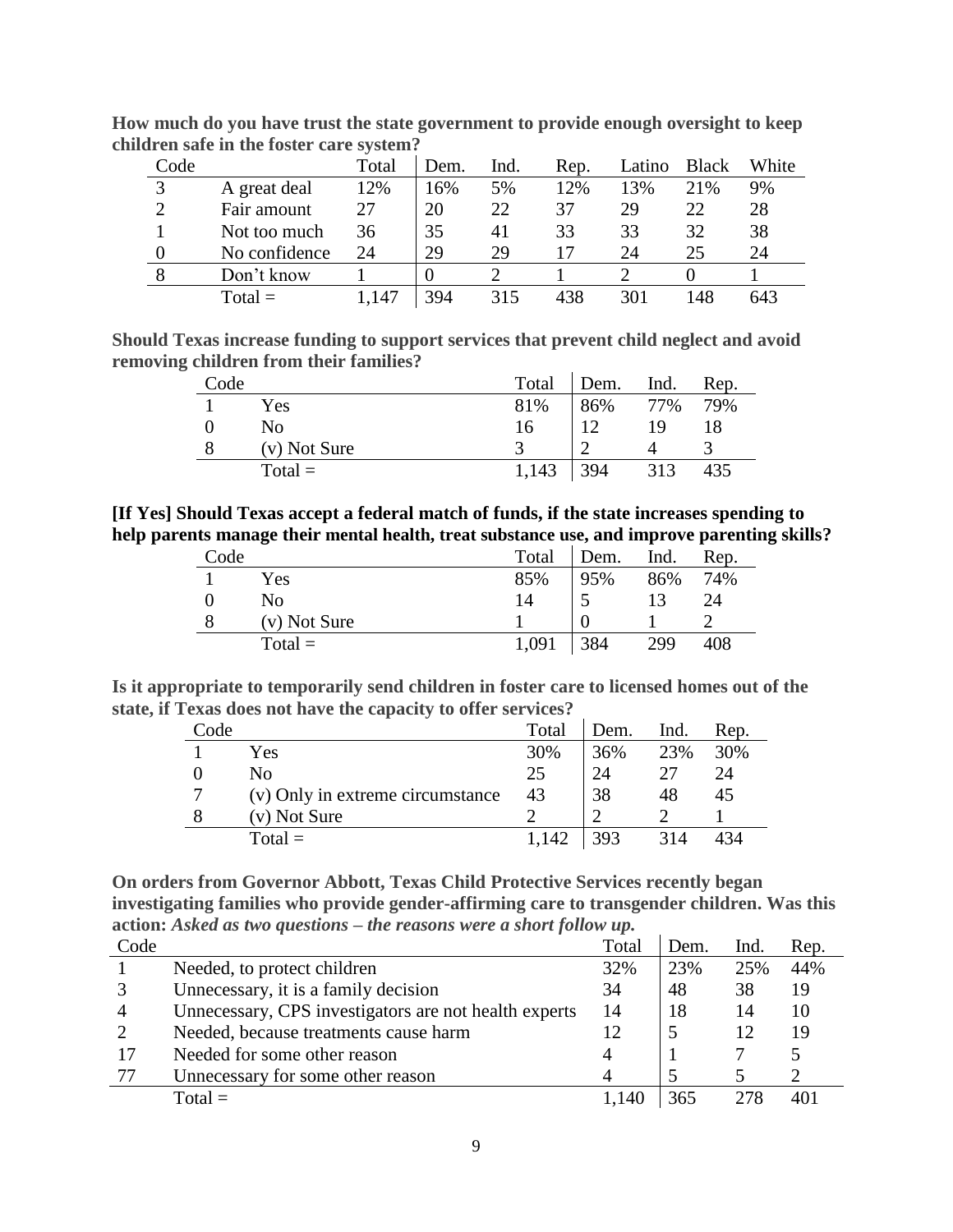|   |                                      | Total | Dem. | Ind. |     | Rep. Married | Latino | Women | Catholic | White       |
|---|--------------------------------------|-------|------|------|-----|--------------|--------|-------|----------|-------------|
|   |                                      |       |      |      |     |              |        |       |          | Evangelical |
|   | 1 Yes, it should be overturned       | 46%   | 26%  | 44%  | 64% | 50%          | 47%    | 40%   | 47%      | 66%         |
|   | 0 No, it should not be overturned 53 |       | 73   |      | 35  | 50           | 53     | 59    | 53       | 31          |
| 8 | $(v)$ Don't Know                     |       |      |      |     |              |        |       |          |             |
|   | $Total =$                            | 1,133 | 392  | 311  | 431 | 559          | 298    | 580   | 243      | 176         |

### **Should the Supreme Court overturn its Roe v. Wade decision and allow states to decide abortion policy?**

# **[If Yes to overturn] Do you favor a ban on abortions after 15 weeks or 6 weeks of pregnancy, or are you not sure?**

| .              |       |      |      |     |              |        |       |          |                   |
|----------------|-------|------|------|-----|--------------|--------|-------|----------|-------------------|
|                | Total | Dem. | Ind. |     | Rep. Married | Latino | Women | Catholic | White Evangelical |
| 1 15 weeks     | 29%   | 34%  | 31%  | 26% | 29%          | 24%    | 29%   | 28%      | 21%               |
| 2 6 weeks      | 44    | 27   | 34   | 56  | 50           | 43     | 38    |          | 64                |
| 8 (v) Not sure | 27    | 39   | 35   | 18  |              | 33     | 33    |          |                   |
| $Total =$      | 500   | 101  | 130  | 268 | 273          |        | 222   | 10       | .16               |

### **Do you agree or disagree that K-12 teachers should be permitted to discuss how historical examples of discrimination in our laws apply to inequalities today?**

| Code |                          | Total | Dem. | Ind. | Rep. | Latino | <b>Black</b> | White |
|------|--------------------------|-------|------|------|------|--------|--------------|-------|
|      | <b>Strongly Agree</b>    | 41%   | 67%  | 43%  | 16%  | 43%    | 63%          | 35%   |
| 4    | Somewhat agree           | 20    | 19   | 22   | 19   | 23     | 18           | 20    |
|      | <b>Neither</b>           | 15    | 10   | 14   | 19   |        | 14           | 13    |
|      | Somewhat disagree        |       |      | 7    | 16   |        |              |       |
|      | <b>Strongly Disagree</b> | 15    |      | 14   | 29   | 10     |              | 21    |
|      | $Total =$                | 1,131 | 390  |      | 430  | 298    | 146          | 634   |

### **How much do you trust the judgement of elected state leaders in reviewing what books are controversial and should be removed from K-12 schools?**

| Code |                   | Total | Dem. | Ind. | Rep. | Latino | <b>Black</b> | White |
|------|-------------------|-------|------|------|------|--------|--------------|-------|
|      | A great deal      | 9%    | 10%  | 4%   | 11%  | 8%     | 10%          | 9%    |
|      | Fair amount       | 19    | 16   | 15   | 25   | 19     |              | 19    |
|      | Not too much      | 25    | 19   | 26   | 30   | 30     | 21           | 24    |
|      | No confidence     | 42    | 52   | 50   | 28   | 38     | 48           | 43    |
| 8    | Don't know enough |       |      | 6    | h    |        |              | 4     |
|      | $Total =$         |       | 388  | 309  | 429  | 297    | 147          | 630   |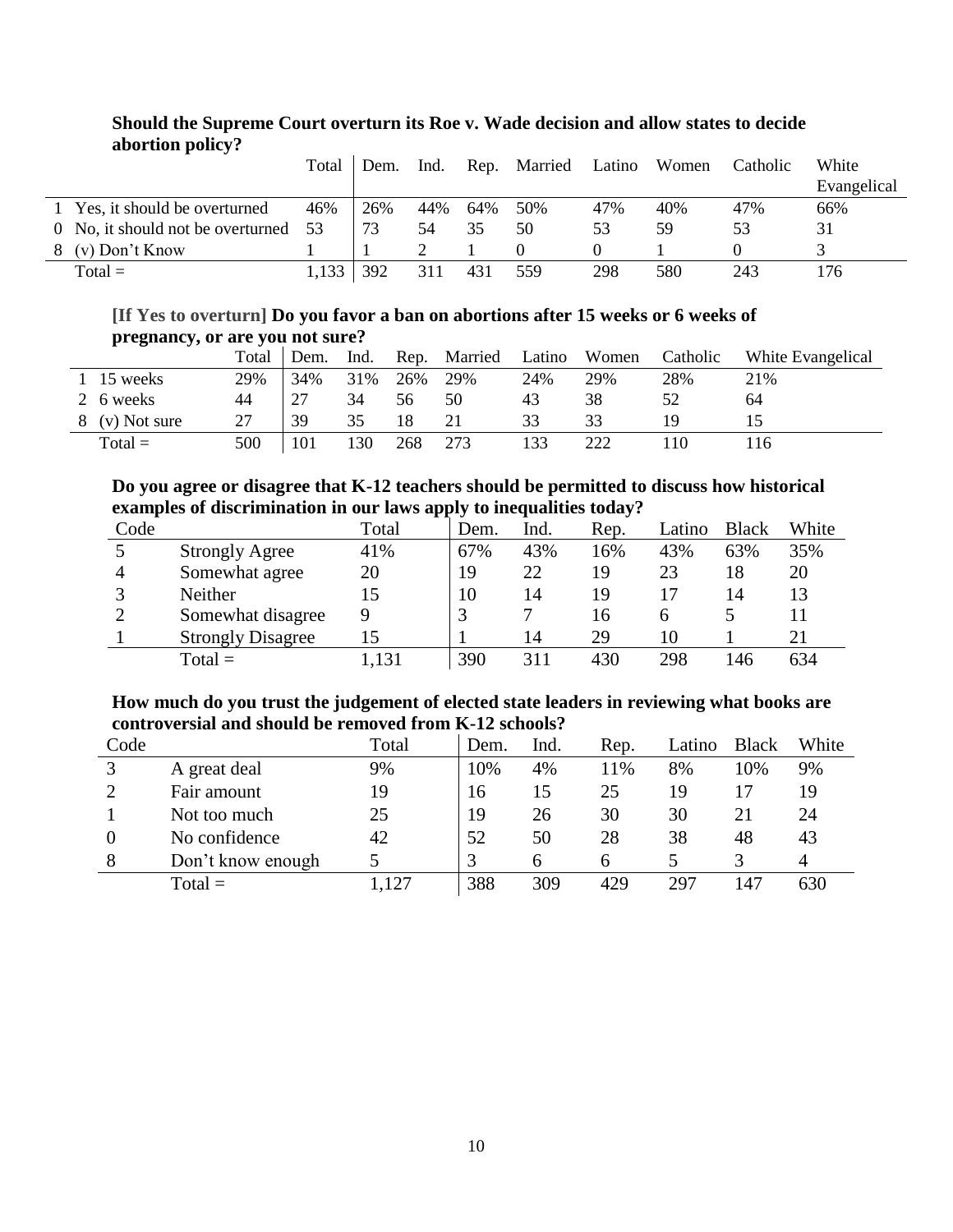| Code |                   | Total | Dem. | Ind. | Rep. | Latino | <b>Black</b> | White |
|------|-------------------|-------|------|------|------|--------|--------------|-------|
| 2    | A great deal      | 14%   | 21%  | 8%   | 14%  | 13%    | 12%          | 16%   |
|      | Fair amount       | 27    | 32   | 24   | 25   | 29     | 32           | 25    |
|      | Not too much      | 28    | 23   | 33   | 29   | 29     | 25           | 27    |
|      | No confidence     | 26    | 21   | 29   | 29   | 26     | 27           | 26    |
| 8    | Don't know enough |       | 4    |      | 4    |        |              |       |
|      | $Total =$         | 128   | 389  | 310  | 430  | 298    | 147          | 631   |

# **How much do you trust the judgement of local librarians and school district officials in reviewing what books are controversial and should be removed from K-12 schools?**

# **Are you stressed about your finances more now than a year ago?**

| Code |                 | Total |     |     |             |     |     |     | Dem. Ind. Rep. Latino Black White Low | Middle High |        |
|------|-----------------|-------|-----|-----|-------------|-----|-----|-----|---------------------------------------|-------------|--------|
|      |                 |       |     |     |             |     |     |     | Income                                | Income      | Income |
|      | Yes             | 63%   | 59% |     | 63% 68% 67% |     | 58% | 64% | 74%                                   | 62%         | 42%    |
|      | No              | 36    | 41  | 37  | 32          | 33  | 42  | 36  | 26                                    | 38          | 58.    |
|      | Total = $1,122$ |       | 387 | 309 | 426         | 294 | 145 | 629 | 430                                   | 442         | 149    |

### **[If yes] In a few words, what change is causing this concern?**

| TH YEST III A TEW WOLUS, WHAT CHAIPLE IS CAUSING THIS CONCELL. |       |            |               |             |  |  |  |  |  |  |  |
|----------------------------------------------------------------|-------|------------|---------------|-------------|--|--|--|--|--|--|--|
| Reason                                                         | Total | Low Income | Middle Income | High Income |  |  |  |  |  |  |  |
| Multiple reasons                                               | 51%   | 55%        | 53%           | 52%         |  |  |  |  |  |  |  |
| Cost of food                                                   | 32    | 37         | 32            | 16          |  |  |  |  |  |  |  |
| Cost of gas                                                    | 27    | 34         | 28            | 18          |  |  |  |  |  |  |  |
| Higher property taxes                                          | 21    | 26         | 22            | 13          |  |  |  |  |  |  |  |
| Inflation                                                      |       | 10         | 13            |             |  |  |  |  |  |  |  |
| Total                                                          | 706   | 264        | 291           | 86          |  |  |  |  |  |  |  |

## **In the past month, have you eaten at a restaurant less frequently?**

| Code |           |       | Total Latino |     | Black White Low |        | Middle | High   | Financial No  |               |
|------|-----------|-------|--------------|-----|-----------------|--------|--------|--------|---------------|---------------|
|      |           |       |              |     |                 | Income | Income | Income | <b>Stress</b> | <b>Stress</b> |
|      | Yes       | 61%   | 65%          | 55% | 59%             | 70%    | 59%    | 42%    | 76%           | 35%           |
|      | No        | 39    | 35           | 45  | 41              | 20     | 41     | 58     | 24            | 65            |
|      | $Total =$ | 1,104 | 1289         | 142 | 619             | 421    | 435    | 149    | 693           | 404           |

#### **In the past month, have you driven less?**

| Code |                       |     | Total Latino Black White Low |     |     |        | Middle High |        | Financial No  |               |
|------|-----------------------|-----|------------------------------|-----|-----|--------|-------------|--------|---------------|---------------|
|      |                       |     |                              |     |     | Income | Income      | Income | <b>Stress</b> | <b>Stress</b> |
|      | Yes                   | 51% | 52%                          | 51% | 50% | 60%    | 46%         | 36%    | 62%           | 31%           |
|      | Nο                    | 49  | 48                           | 49  | 50  | 40     | 54          | 64     | 38            | 69            |
|      | Total = $1,119$   292 |     |                              | 146 | 629 | 431    | 442         | 148    | 707           | 406           |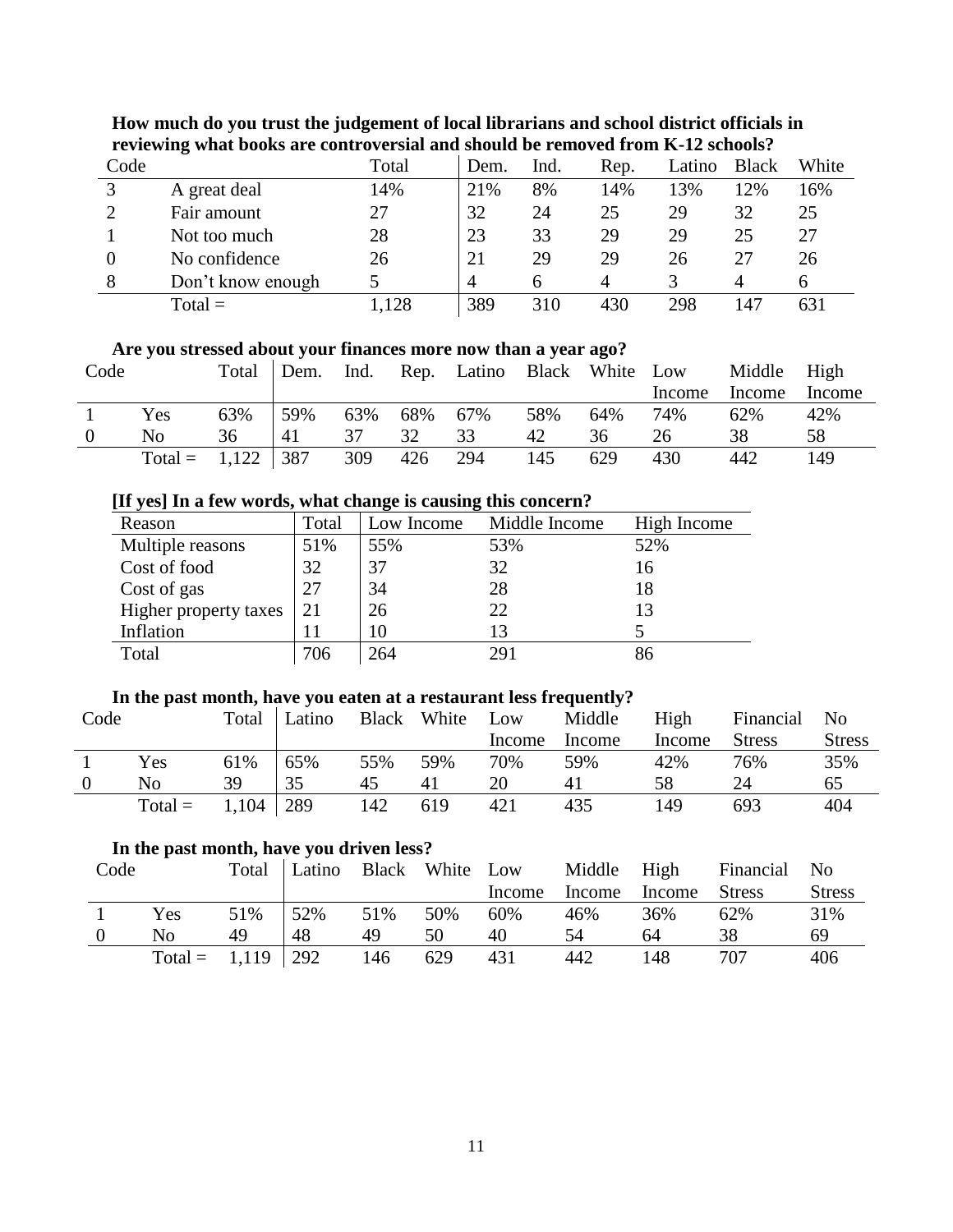| Code |                       |     |                  |         |             |        |     |                      | Total Latino Black White Low Middle High Financial No |               |
|------|-----------------------|-----|------------------|---------|-------------|--------|-----|----------------------|-------------------------------------------------------|---------------|
|      |                       |     |                  |         |             | Income |     | Income Income Stress |                                                       | <b>Stress</b> |
|      | Yes                   | 45% | $\frac{52\%}{ }$ |         | 47% 41% 58% |        | 42% | 26%                  | 59%                                                   | 20%           |
|      | No.                   | 55  | 47               | 53      | 59.         | 42     | 58  | 73                   | 40                                                    | 80            |
|      | Total = $1,119$   292 |     |                  | 146 627 |             | 432    | 442 | 147                  | 707                                                   | 406           |

# **In the past month, have you delayed a vacation?**

### **In the past month, have you cancelled a subscription?**

| Code |           | Total | Latino |     | Black White | Low    | Middle | High   | Financially     | No Stress |
|------|-----------|-------|--------|-----|-------------|--------|--------|--------|-----------------|-----------|
|      |           |       |        |     |             | Income | Income | Income | <b>Stressed</b> |           |
|      | Yes       | 44%   | 48%    | 52% | 41%         | 53%    | 41%    | 33%    | 57%             | 22%       |
|      | No        | 56    | 52     | 48  | 59          | 47     | 58     | 67     | 43              | 78        |
|      | $Total =$ | 1,117 | 291    | 145 | 628         | 432    | 439    | 148    | 706             | 405       |

### **Should higher prices persist, will you consider cutting back on expenses?**

| Code |           | Total | Latino | <b>Black</b> | White | Low    | Middle | High   | Financially     | No Stress |
|------|-----------|-------|--------|--------------|-------|--------|--------|--------|-----------------|-----------|
|      |           |       |        |              |       | Income | Income | Income | <b>Stressed</b> |           |
|      | Yes       | 85%   | 85%    | 85%          | 86%   | 89%    | 85%    | 80%    | 93%             | 72%       |
|      | No        |       |        | 15           | 14    |        |        | 20     |                 | 28        |
|      | $Total =$ | 1,121 | 292    | 146          | 630   | 432    | 442    | 149    | 708             | 407       |

### **Do you approve or disapprove of how Joe Biden is handling immigration at the U.S. Mexico Border?**

| Code           |                            | Total | Dem. | Ind. | Rep. | Latino | <b>Black</b> | White        |
|----------------|----------------------------|-------|------|------|------|--------|--------------|--------------|
|                | <b>Strongly Approve</b>    | 10%   | 22%  | 5%   | 4%   | 14%    | 15%          | 8%           |
| $\overline{4}$ | Approve                    | 20    | 39   | 18   |      | 23     | 26           | 17           |
|                | Neither                    |       | 11   | 13   | 4    | 12     | 13           | <sub>0</sub> |
|                | Disapprove                 | 18    | 22   | 24   | 10   | 22     | 31           | 14           |
|                | <b>Strongly Disapprove</b> | 42    | 6    | 40   | 77   | 29     | 15           | 55           |
|                | $Total =$                  | .119  | 388  | 308  | 423  | 293    | 145          | 627          |

### **Do you approve or disapprove of how Governor Greg Abbott is handling immigration at the U.S. Mexico Border?**

| Code |                            | Total | Dem. | Ind. | Rep. | Latino | <b>Black</b> | White        |
|------|----------------------------|-------|------|------|------|--------|--------------|--------------|
|      | <b>Strongly Approve</b>    | 24%   | 9%   | 14%  | 45%  | 17%    | 8%           | 31%          |
| 4    | Approve                    | 21    | 10   | 24   | 29   | 18     | 16           | 23           |
|      | Neither                    |       | 6    | 12   |      |        | 10           | <sub>0</sub> |
|      | Disapprove                 | 16    | 16   | 21   | 12   | 18     | 22           | 14           |
|      | <b>Strongly Disapprove</b> | 32    | 59   | 29   | Q    | 37     | 44           | 26           |
|      | $Total =$                  | 1,119 | 388  | 308  | 423  | 293    | 145          | 627          |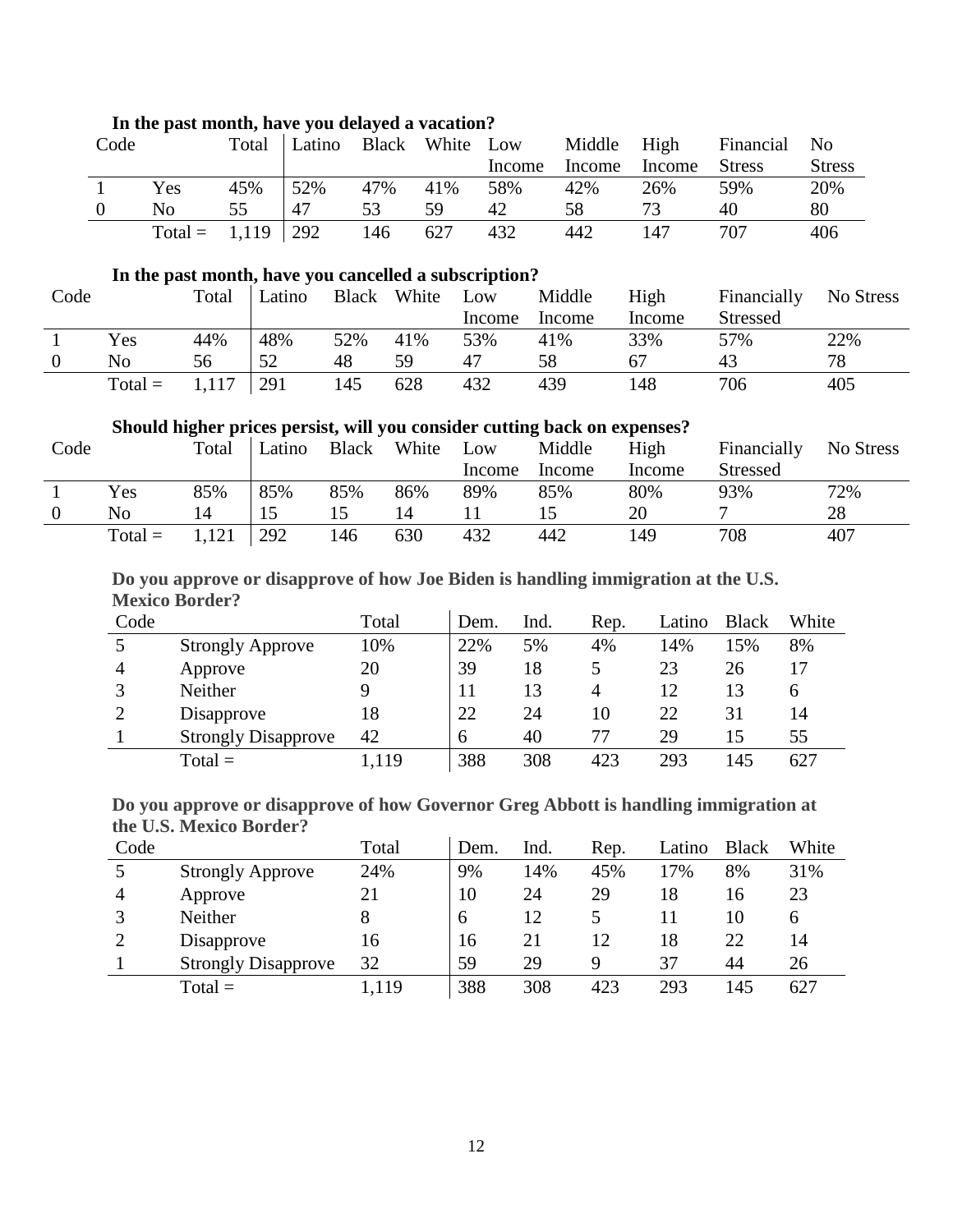### **Governor Abbott has given a series of orders to lead an effort at the Texas-Mexico Border. Do you support or oppose:**

|                                                         | Support | <b>Oppose</b> | Don't Know |
|---------------------------------------------------------|---------|---------------|------------|
| Inspecting all commercial vehicles at the border?       | 70%     | 20            |            |
| Providing bus travel to Washington, D.C. for those who  | 51      | 34            | 15         |
| have been processed by Customs and Border Patrol?       |         |               |            |
| the use of state funds to deploy the National Guard and | 55      | 34            |            |
| DPS officers to patrol the border?                      |         |               |            |
| The use of state funds to extend the border wall?       | 45      | 47            |            |

**Do you support the federal government's policy to close the borders with Mexico and Canada to immigrants without a visa during the public health emergency?**

|      | ້                          |       | ີ           |      |      |        |              |       |
|------|----------------------------|-------|-------------|------|------|--------|--------------|-------|
| Code |                            | Total | Dem.        | Ind. | Rep. | Latino | <b>Black</b> | White |
|      | Strongly support           | 42%   | 24%         | 33%  | 65%  | 28%    | 30%          | 52%   |
| 4    | Support                    | 23    | 24          | 28   | 19   | 27     | 22           | 21    |
|      | Neither oppose nor support | 21    | 29          | 25   | 10   | 24     | 28           | 18    |
|      | Oppose                     |       | 14          |      |      |        |              |       |
|      | Strongly oppose            |       | $\mathbf Q$ |      |      |        | Q            |       |
|      | $Total =$                  |       | 387         | 308  | 422  | 293    | 145          | 625   |

**Do you agree or disagree that a wall along the Texas-Mexico border is necessary for a safe border? Would you say...**

| Code |                          | Total | Dem. | Ind. | Rep. | Latino | <b>Black</b> | White |
|------|--------------------------|-------|------|------|------|--------|--------------|-------|
|      | <b>Strongly Agree</b>    | 31%   | 6%   | 26%  | 57%  | 21%    | 10%          | 40%   |
| 4    | Somewhat agree           | 13    | 11   |      | 14   | 8      | 20           | 14    |
|      | Neither                  | 15    | 16   | 20   | 10   |        | 27           | 10    |
|      | Disagree                 | 14    | 20   | 14   | 8    | 19     |              | 10    |
|      | <b>Strongly Disagree</b> | 28    | 47   | 25   |      | 34     | 26           | 25    |
|      | $Total =$                | ,112  | 387  | 308  | 416  | 291    | 145          | 623   |

#### **Do you support or oppose granting permanent legal status to immigrants who came to the U.S. illegally when they were children?**  $\mathbf{r}$

| Code                        |                            | Total | Dem. | Ind. | Rep. |
|-----------------------------|----------------------------|-------|------|------|------|
| 5                           | Strongly support           | 30%   | 47%  | 33%  | 13%  |
| 4                           | Support                    | 24    | 28   | 22   | 21   |
| 3                           | Neither oppose nor support | 21    | 16   | 24   | 22   |
| $\mathcal{D}_{\mathcal{A}}$ | Oppose                     | 12    |      |      | 20   |
|                             | Strongly oppose            | 13    |      | 10   | 24   |
|                             | $Total =$                  |       |      | 307  | 415  |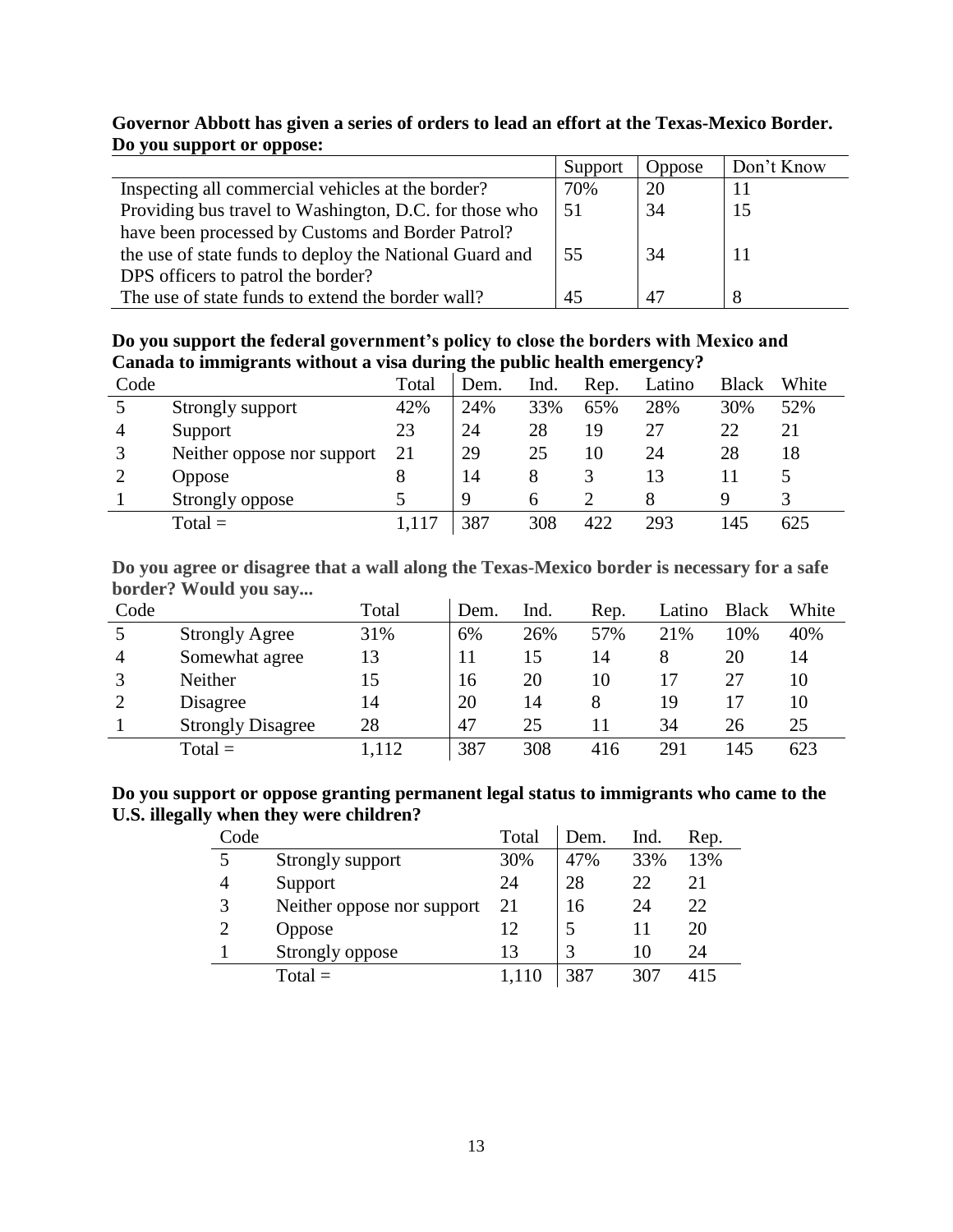| Code |                                           | Total | Dem. | Ind. | Rep. | _atino | Black | White |
|------|-------------------------------------------|-------|------|------|------|--------|-------|-------|
|      | Yes, I trust Beto O'Rourke more           | 36%   | 65%  | 48%  | 14%  | 46%    | 49%   | 31%   |
|      | No, I trust Joe Biden more                | 17    | 23   | 18   |      |        |       |       |
|      | Neither, I do not trust Biden or O'Rourke | 45    | 12   |      | 75   |        | 26    | 55    |
|      | (v) Refused                               |       |      |      |      |        |       |       |
|      | $Total =$                                 | 109.، | 386  | 307  | 416  | 291    |       | 620   |

# **Do you trust Beto O'Rourke more than Joe Biden to implement policies at the Texas-Mexico Border?**

### **Do you trust Beto O'Rourke more than Greg Abbott to implement policies at the Texas-Mexico Border?**

| Code |                                           | Total | Dem. | Ind. | Rep. | Latino | Black | White |
|------|-------------------------------------------|-------|------|------|------|--------|-------|-------|
|      | Yes, I trust Beto O'Rourke more           | 42%   | 82%  | 35%  | 10%  | 52%    | 60%   | 33%   |
| ∠    | No, I trust Greg Abbott more              | 41    |      | 38   | 73   | 29     | 18    | 51    |
|      | Neither, I do not trust Biden or O'Rourke |       | 10   | 24   |      | 18     | 19    |       |
|      | (v) Refused                               |       |      |      |      |        |       |       |
|      | $Total =$                                 | l,108 | 387  | 307  | 414  | 291    |       | 619   |

# **Have you worn a mask in the past 7 days?**

| Code |         | Total | Dem. | Ind. | Rep. | 18-34 | $35 - 44$ | $45 - 64$ | $65+$ | Vaccinated | Not Vaccinated |
|------|---------|-------|------|------|------|-------|-----------|-----------|-------|------------|----------------|
|      | No      | 52%   | 30%  | 57%  | 70%  | 52%   | 48%       | 57%       | 47%   | 45%        | 66%            |
|      | Yes     | 48    | 70   | 43   | 30   | 47    | 52        | 43        |       | 55         | 34             |
| 99   | Refused |       |      |      |      |       |           |           |       |            |                |
|      | Total   | 1,106 | 387  | 307  | 413  | 293   | 181       | 385       | 246   | 738        | 377            |

# **The COVID-19 vaccine is available to all adults. Do you plan to take it?**

| Code           |                           | Total | Dem.     | Ind. | Rep. | Latino | <b>Black</b> | White | Under 45 | Parent       |
|----------------|---------------------------|-------|----------|------|------|--------|--------------|-------|----------|--------------|
|                | Received a booster        | 39%   | 48%      | 34%  | 33%  | 30%    | 31%          | 43%   | 26%      | 26%          |
| $\overline{4}$ | Received one or two doses | 27    | 30       | 32   | 22   | 32     | 35           | 23    | 29       | 25           |
|                | Definitely will           |       |          |      |      |        | 4            |       |          |              |
|                | Probably will             | 4     | 4        |      | 4    |        | h            |       | 8        | <sub>0</sub> |
|                | Unlikely to               |       |          |      | h    | Q      |              |       |          | 10           |
|                | No                        |       | 8        | 19   | 33   | 18     | 19           | 23    | 24       | 26           |
| 99             | (v) Refused               |       | $\theta$ |      |      |        |              |       |          |              |
|                | $Total =$                 | .,109 | 387      | 306  | 415  | 291    | 145          | 620   | 476      | 401          |

# **[If received the vaccine] Do you plan to get a booster vaccine soon or wait?**

| Code |                                        | Total | ∟atino | <b>Black</b> | White | Under 45 |
|------|----------------------------------------|-------|--------|--------------|-------|----------|
|      | No, not interested                     | 33%   | 28%    | 23%          | 41%   | 32%      |
|      | Second dose was less than 6 months ago | 14    | 10     | 14           |       | 10       |
|      | I will probably get it later           | 25    | 28     | 30           | 23    | 33       |
|      | Yes, I will get it soon                | 28    | 35     | 33           | 20    | 25       |
|      | Total                                  | 304   | 92     |              | 143   | 137      |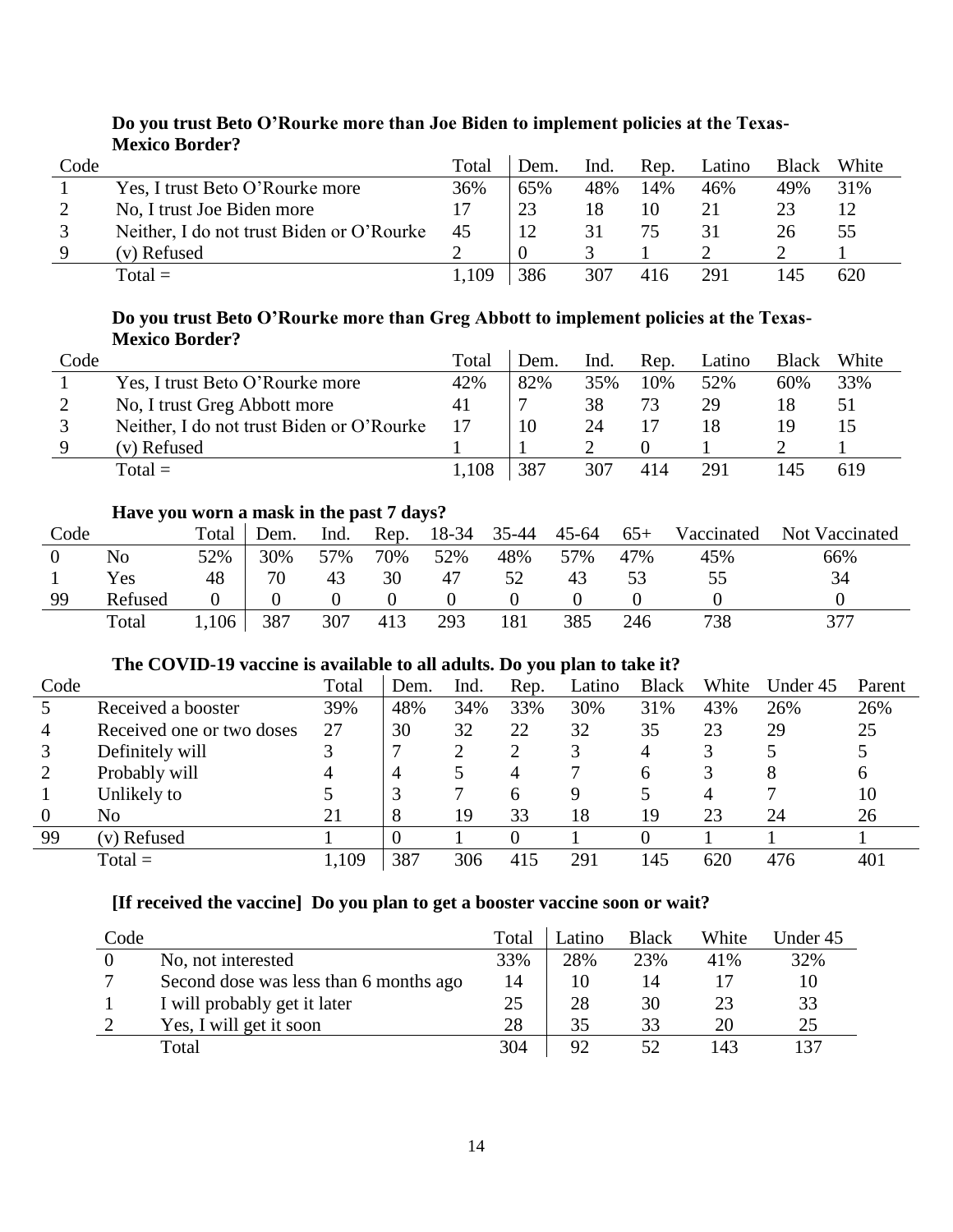| Code |                                  | Total        | Latino | <b>Black</b> | White | Under 45 |
|------|----------------------------------|--------------|--------|--------------|-------|----------|
| 6    | Already had COVID-19             | 16%          | 16%    | 21%          | 16%   | 22%      |
|      | Waiting to see                   | 15           | 18     | 17           | 15    |          |
| 4    | I do not have enough information |              | 4      | 8            | 4     | O        |
|      | Too busy                         |              |        |              |       |          |
|      | Concerned with side effects      | <sub>0</sub> | 6      | 6            |       | 10       |
|      | I don't want it                  | 17           | 21     | 24           | 14    | 20       |
|      | Other                            | 38           | 30     | 21           | 42    | 21       |
|      | $Total =$                        | 673          | 169    | 75           | 395   | 29.      |

**[If no to vaccine] What is the top reason you have not made an appointment to get a vaccine?**

#### **[If a parent has a child over 5 and under the age of 18] The COVID-19 vaccine is now available to children as young as 5 years old as a smaller dose. Are you planning for your child to receive the COVID-19 vaccine?**

| Code           | $\overline{\phantom{a}}$<br>0<br>$\overline{a}$ | Total | Dem. | Ind. | Rep. | Latino Black White Parent |     |     | Vax | Parent<br>Not Vax |
|----------------|-------------------------------------------------|-------|------|------|------|---------------------------|-----|-----|-----|-------------------|
| $\overline{4}$ | They have received the vaccine                  | 24%   | 34%  | 22%  | 16%  | 21%                       | 31% | 24% | 41% | 7%                |
|                | Definitely                                      | 14    | 24   | 9    | 6    | 13                        | 17  | 12  | 16  |                   |
|                | Probably                                        | 13    | 18   | 11   | 9    |                           | 13  | 11  | 12  | 13                |
|                | Probably not                                    |       | 6    | 14   | 10   |                           | 4   | 10  | 8   |                   |
| $\Omega$       | No                                              | 38    | 16   | 42   | 58   | 35                        | 29  | 43  | 20  | 57                |
| 9              | (v) Refuse                                      |       |      |      |      |                           |     |     |     |                   |
|                | $Total =$                                       | 399   | 153  | 109  | 137  | 130                       | 68  | 183 | 210 | 189               |

### **How often do you use social media?**

| Code |                     | Total | Latino | <b>Black</b> | White | Under 45 |
|------|---------------------|-------|--------|--------------|-------|----------|
| 4    | Several times a day | 57%   | 62%    | 69%          | 53%   | 68%      |
| 3    | About once a day    | 18    | 19     | 14           | 19    | 14       |
| 2    | A few times a week  | 10    |        | 8            | 10    |          |
|      | Every few weeks     | 3     |        |              |       |          |
|      | (vol) Less often    | 10    |        |              | 13    |          |
| 8    | (vol) Don't know    |       |        |              |       |          |
| 9    | (vol) Refuse        |       |        |              |       |          |
|      | Total               |       | 7 Q Q  | 44           |       |          |

# **Do you ever use:**

| Code           |               | Yes | Dem. | Ind. | Rep. | Under 45 |
|----------------|---------------|-----|------|------|------|----------|
|                | Facebook      | 85% | 84%  | 83%  | 86%  | 80%      |
| $\overline{2}$ | Instagram     | 59  | 68   | 58   | 50   | 76       |
| 4              | Twitter       | 41  | 46   | 41   | 34   | 52       |
| 5              | Snapchat      | 37  | 40   | 36   | 34   | 58       |
| 6              | <b>TikTok</b> | 42  | 49   | 38   | 36   | 55       |
| 7              | Reddit        | 28  | 30   | 37   | 19   | 41       |
| 8              | YouTube       | 86  | 89   | 89   | 81   | 90       |
|                | $Total =$     | 969 | 357  | 268  | 348  | 449      |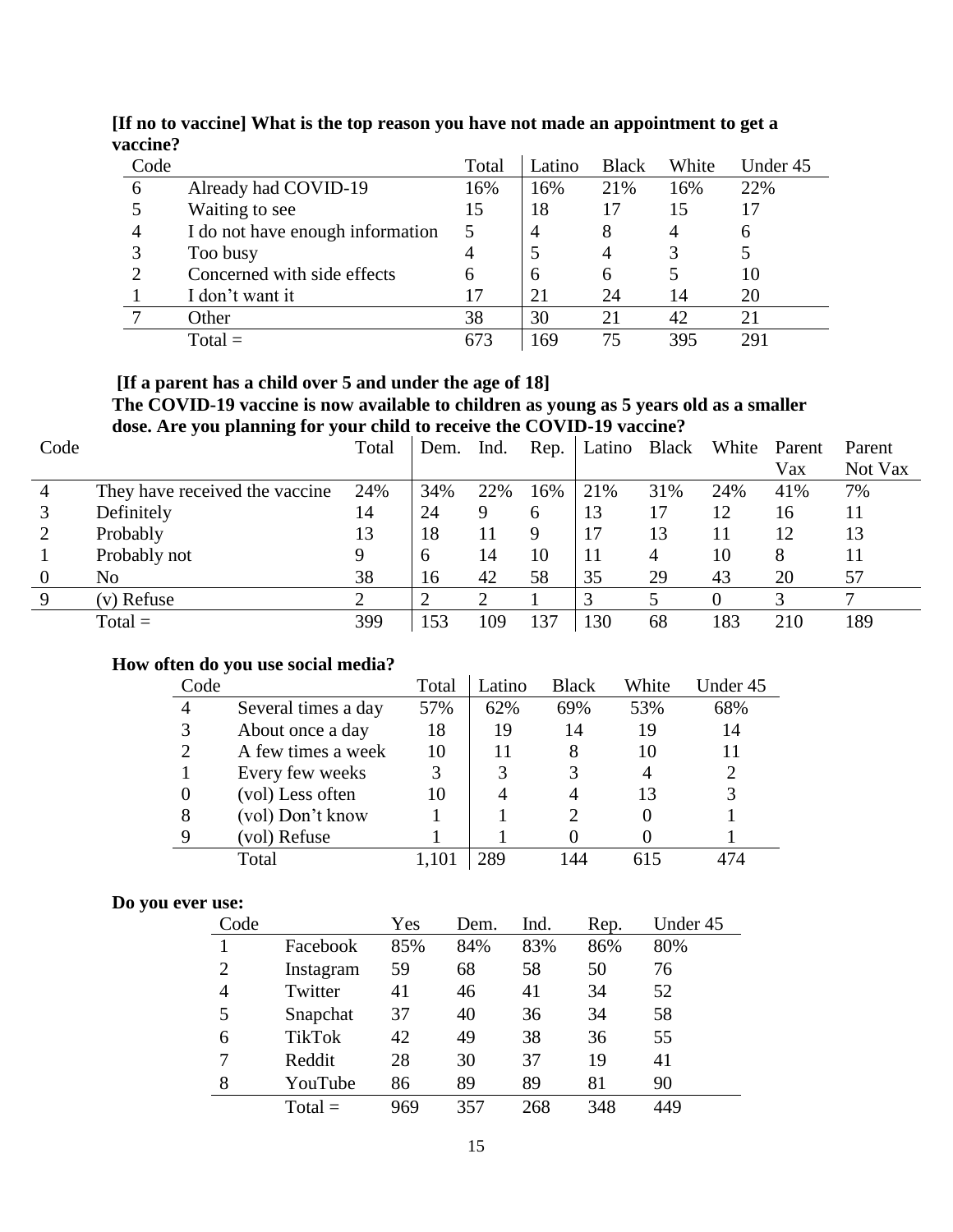|                           | Total                       | Latino | <b>Black</b> | White | Under 45 |
|---------------------------|-----------------------------|--------|--------------|-------|----------|
| Several times a day       | 16%                         | 21%    | 26%          | 12%   | 24%      |
| About once a day          | 10                          | 12     | 13           | 8     | 12       |
| A few times a week        | 14                          | 14     | 12           | 15    | 13       |
| Every few weeks           | 15                          | 16     | 13           | 15    | 15       |
| (vol) Less often          | 42                          | 37     | 30           | 47    | 34       |
| (vol) Don't know / Refuse | $\mathcal{D}_{\mathcal{A}}$ |        |              |       |          |
| Total                     |                             | 281    | 138          | 588   |          |
|                           |                             |        |              |       |          |

#### **How often do you retweet or repost messages you see on social media?**

# **How often do you participate in political discussions online?**

| Code |                           | Total | Facebook | Twitter | <b>TikTok</b> | Under 45 |
|------|---------------------------|-------|----------|---------|---------------|----------|
|      | Several times a day       | 7%    | 8%       | 12%     | 10%           | 10%      |
|      | About once a day          | 6     |          |         |               |          |
|      | A few times a week        | 11    | 12       | 15      | 14            | 13       |
|      | Every few weeks           | 17    |          | 18      |               | 18       |
|      | (vol) Less often          | 56    | 52       | 42      | 44            | 47       |
| 8/9  | (vol) Don't know / Refuse | 4     |          |         |               |          |
|      | Total                     | .052  | 82.      | 390     |               |          |

### **In the past two weeks, have you shared messages about or posted on social media your views about Greg Abbott?**

| Code |           |    | Total Dem. Ind. Rep. |    |     |
|------|-----------|----|----------------------|----|-----|
|      | Yes       |    | 17%   26% 11% 11%    |    |     |
|      | No.       | 83 | 74                   | 89 | -89 |
|      | $Total =$ |    | 910 326 243 342      |    |     |

### **In the past two weeks, have you shared messages about or posted on social media your views about Beto O'Rourke?**

| Code |           |     | Total Dem. Ind. Rep. |     |     |
|------|-----------|-----|----------------------|-----|-----|
|      | Yes       |     | 16%   29%            | 8%  | 10% |
|      | Nο        | 84  | 71                   | 92  | 90  |
|      | $Total =$ | 909 | 324                  | 242 | 342 |

### **What is your main source of news?**

| Code |                                                                   | Total | Dem.           | Ind. | Rep. |
|------|-------------------------------------------------------------------|-------|----------------|------|------|
|      | National broadcast (ABC, CBS, NBC, PBS)                           | 21%   | 29%            | 15%  | 18%  |
|      | Cable News (CNN, Fox News, MSNBC)                                 | 19    | 21             | 15   | 21   |
|      | Local television news                                             | 16    | 14             | 14   | 20   |
| 4    | National newspapers (New York Times, Washington Post, etc.)       | 4     | $\overline{4}$ |      | ∍    |
|      | Local newspapers (Austin American-Statesman, Dallas Morning News) | 3     | 3              | 3    |      |
| 6    | Radio or Radio Broadcasts (NPR, Talk Radio)                       | 6     | 5              |      |      |
|      | Social media                                                      | 19    |                | 26   | 16   |
| 8    | Spanish News (Telemundo, Univision, etc.)                         |       | $\overline{2}$ |      |      |
|      | Other                                                             | 10    | 5              | 14   | 12   |
|      | $Total =$                                                         | 1,093 | 382            | 302  | 408  |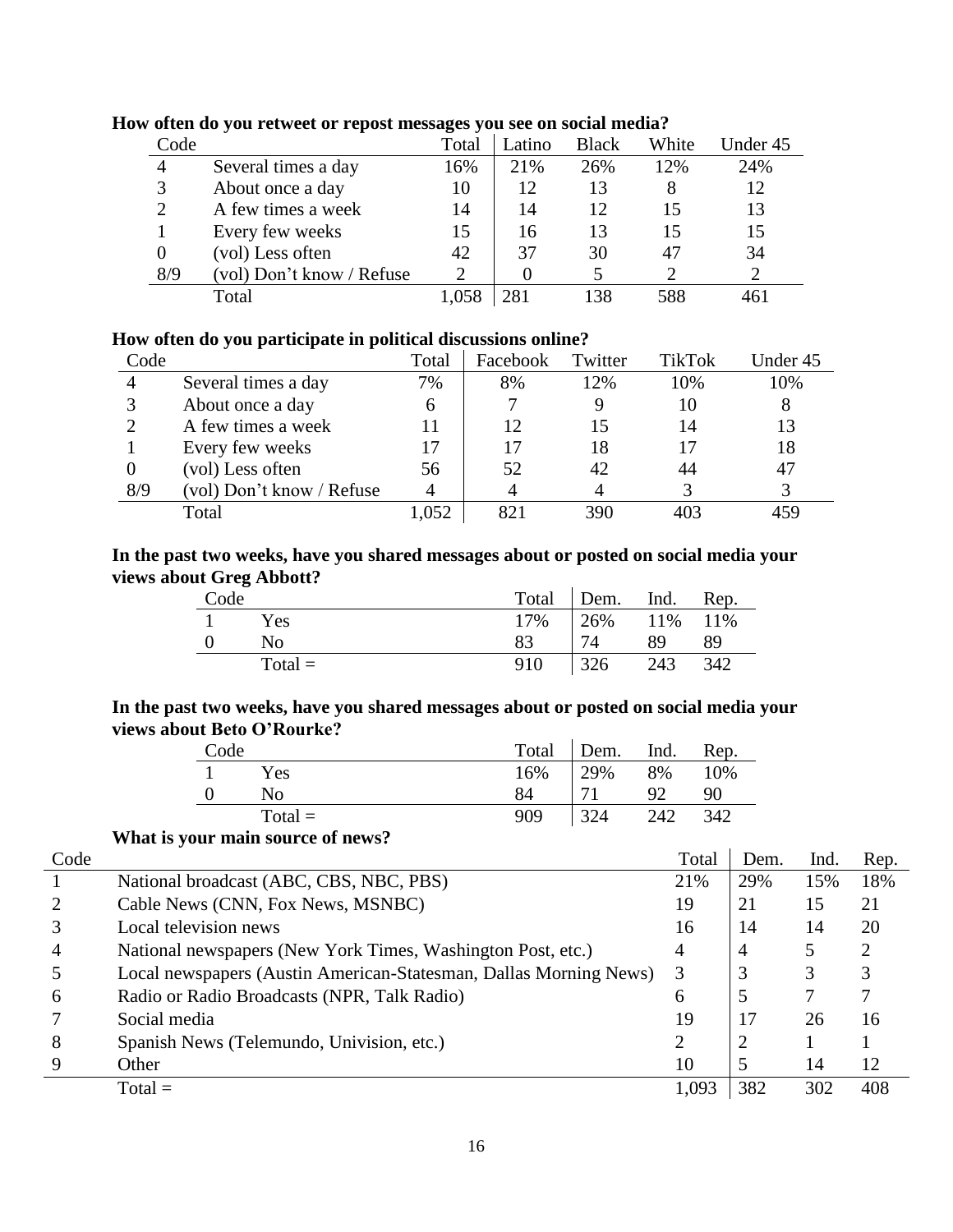| Code |                          | Total |
|------|--------------------------|-------|
|      | <b>CNN</b>               | 31%   |
| 2    | <b>Fox News Channel</b>  | 49    |
| 3    | <b>MSNBC</b>             | 12    |
|      | Newsmax                  | 3     |
| 5    | <b>OAN</b>               |       |
|      | Other cable news network |       |
|      | $Total =$                |       |

### **[If cable] Which cable news network do you watch most?**

### **[If social] Which social media platform do you primarily get your news from?**

| Code         |           | Total |
|--------------|-----------|-------|
| $\mathbf{1}$ | Facebook  | 40%   |
| 2            | Instagram | 5     |
| 3            | LinkedIn  | 1     |
| 4            | Reddit    | 3     |
| 5            | Snapchat  | 2     |
| 6            | TikTok    | 4     |
| 7            | Twitter   | 20    |
| 8            | YouTube   | 21    |
| 10           | Other     | 4     |
|              | $Total =$ | 211   |

### **On social networking cites, do you follow candidates for office or elected officials?**

| Code |           | Total |
|------|-----------|-------|
|      | Yes       | 32%   |
| Ω    | No        | 68    |
|      | $Total =$ | 969   |

### **On social networking cites, do you follow any newspapers, news organizations, or news channels (For example: ABC News, Dallas Morning News)?**

| Code |           | Total |
|------|-----------|-------|
|      | Yes       | 43%   |
|      | Nο        | 57    |
|      | $Total =$ | 969   |

**On social networking cites, do you follow individual journalists who produce pieces for newspapers, news organizations or news channels**

| Code |           | Total |
|------|-----------|-------|
|      | Yes       | 31%   |
| 0    | Nο        | 68    |
|      | $Total =$ | 969   |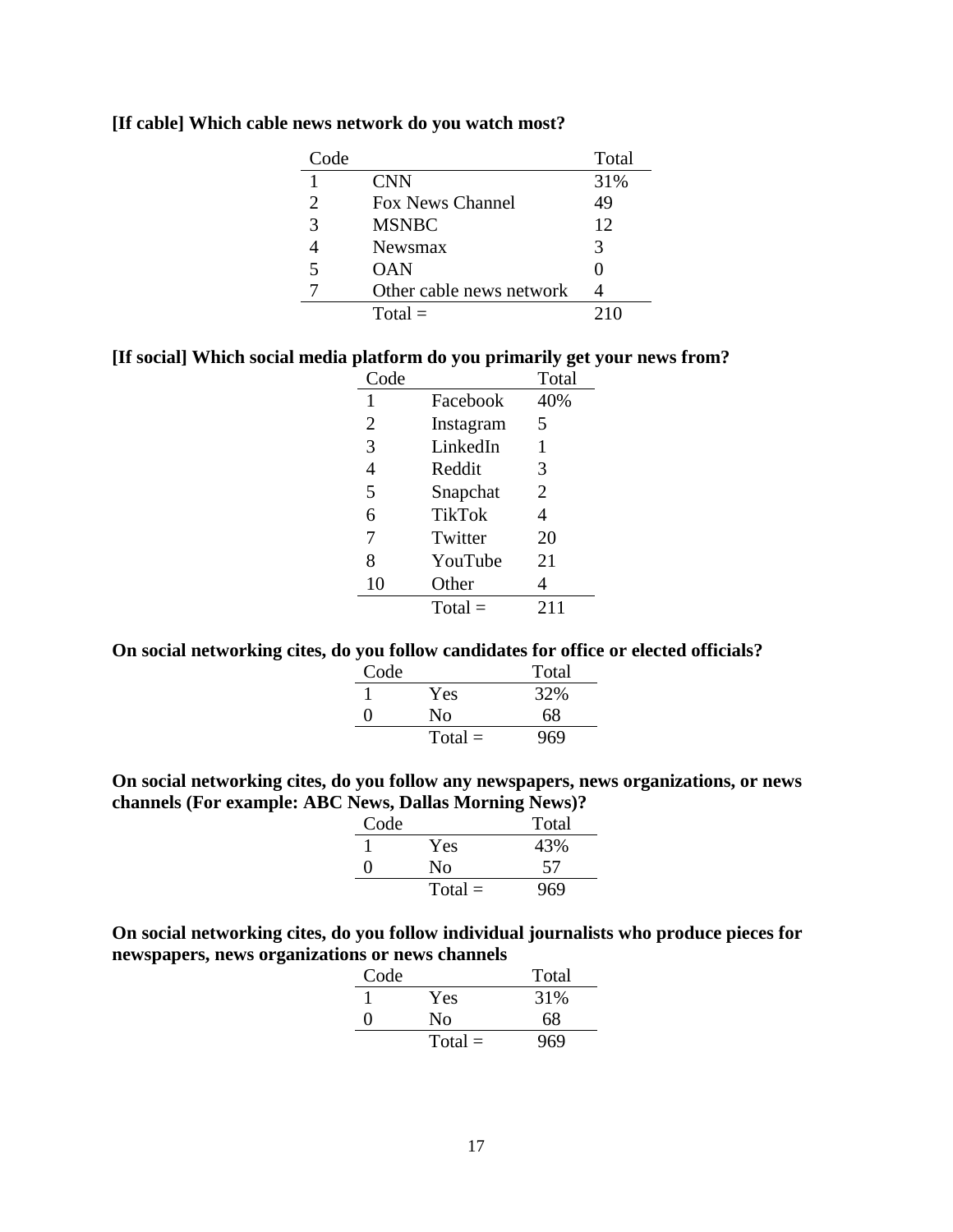|      | of them boun ce of rugge news work our mother to might |       |
|------|--------------------------------------------------------|-------|
| Code |                                                        | Total |
|      | News Talk Radio (ABC, CBS, Fox News, etc.)             | 36%   |
|      | Public Radio (NPR, BBC, etc.)                          | 44    |
|      | Sports Talk Radio (ESPN, Fox Sports, NBC Sports, etc.) | 4     |
|      | Other                                                  | 16    |
|      | $Total =$                                              |       |

# **[if radio] Which source of radio news do you listen to most?**

### **Do you have a favorable, unfavorable or neutral view of the Local Police?**

| Code |             | Total | Dem. | Ind. | Rep. |
|------|-------------|-------|------|------|------|
|      | Favorable   | 58%   | 44%  | 48%  | 77%  |
|      | Neutral     |       | 38   | 39   | 20   |
|      | Unfavorable |       | 18   |      |      |
|      | $Total =$   | 1,088 | 381  | 301  | 407  |

#### **Do you have a favorable, unfavorable or neutral view of the National Rifle Association?**

| Code |             | Total | Dem. | Ind. | Rep. |
|------|-------------|-------|------|------|------|
|      | Favorable   | 39%   | 14%  | 30%  | 70%  |
|      | Neutral     | 30    | 30   | 40   | 23   |
|      | Unfavorable | 30    | 56   | 30   |      |
|      | $Total =$   | 1,087 | 381  | 298  | 407  |

### **Do you have a favorable, unfavorable or neutral view of the Black Lives Matter movement?**

| Code |             | Total | Dem. | Ind. | Rep. |
|------|-------------|-------|------|------|------|
|      | Favorable   | 34%   | 64%  | 27%  | 12%  |
|      | Neutral     | 28    | つつ   | 36   | 23   |
|      | Unfavorable | 38    | Q    | 38   | ნა   |
|      | $Total =$   | 1,087 | 381  | 299  | 407  |

### **Which of the following best describes your employment last week?**

| Code |                              | Total | Latino | <b>Black</b> | White | Men | Women |
|------|------------------------------|-------|--------|--------------|-------|-----|-------|
| Q    | Retired                      | 22%   | 9%     | 16%          | 31%   | 22% | 22%   |
| 0    | Unemployed, not seeking work | 10    | 16     |              |       | 6   | 14    |
|      | Seeking employment           |       | 9      |              |       |     | 8     |
|      | Employed part-time           |       | 12     |              |       |     |       |
|      | Self employed                | 10    | 8      | 10           |       | 12  |       |
|      | Employed full-time           | 43    | 46     | 47           | 39    | 49  | 37    |
|      | $Total =$                    | 1,088 | 284    | 143          | 610   | 527 |       |

### **Do you happen to have in your home, garage, or car any guns or revolvers?**

| Code |           | Total | Metro | Large City | Medium City | Small Town, Rural |
|------|-----------|-------|-------|------------|-------------|-------------------|
|      | Yes       | 42%   | 39%   | 50%        | 47%         | 47%               |
|      | No        | 56    | 58    | 47         |             |                   |
| Q7   | Refused   |       | ∸     |            |             |                   |
|      | $Total =$ | 1,085 | 745   | 160        |             |                   |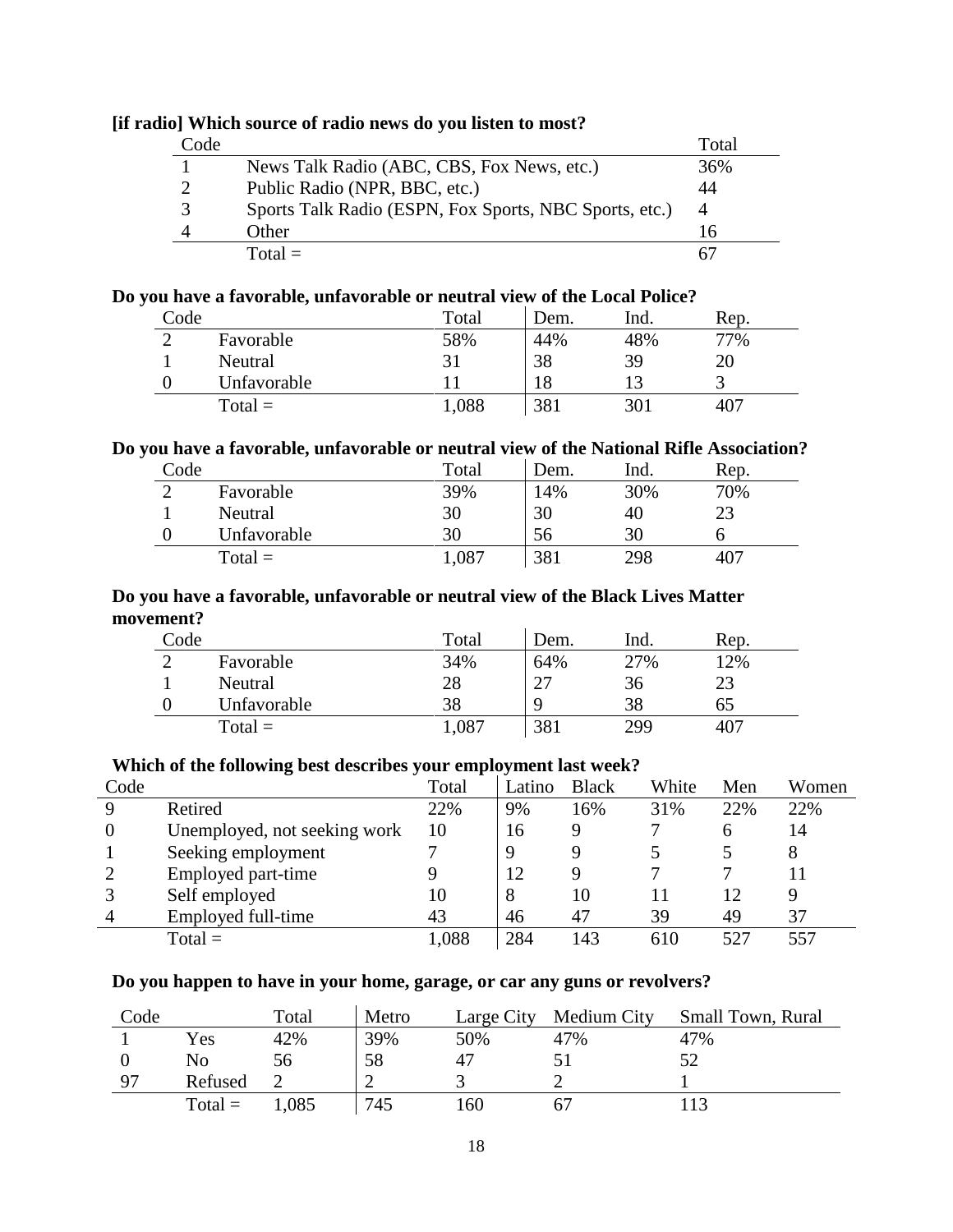# **[If Yes to gun in home] Do any of these guns personally belong to you?**

| Code |           | Total |
|------|-----------|-------|
|      | Yes       | 78%   |
|      | No        | 22    |
|      | $Total =$ | 458   |

# **How would you best describe your religious affiliation?**

| Code |                                     | Total                       |
|------|-------------------------------------|-----------------------------|
|      | <b>Roman Catholic</b>               | 23%                         |
| 9    | Secular/No Religious Affiliation    | 22                          |
| 2    | <b>Evangelical Protestant</b>       | 20                          |
| 3    | <b>Mainline Protestant</b>          | 13                          |
| 12   | $Christian - unaffiliated$          | 5.                          |
| 4    | African-American Protestant         | 3                           |
| 5    | <b>Church of Latter Day Saints</b>  | $\mathcal{D}_{\mathcal{L}}$ |
| 6    | Jewish                              |                             |
|      | Other (Buddhist, Hindu, Muslim etc) | 11                          |
|      | $Total =$                           |                             |

# **[If a faith is selected] Which of the following best describes the overall importance of religion in your life?**

| Code |                                            | Total |
|------|--------------------------------------------|-------|
|      | Religion is not important                  | 9%    |
|      | Religion provides some guidance            | 24    |
|      | Religion provides quite a lot of guidance  | 19    |
|      | Religion provides a great deal of guidance | 45    |
|      | Don't Know                                 |       |
|      | $Total =$                                  |       |

### **Demographic Questions: What do you identify as your racial or ethnic background?**

| Code |                                  | Total |
|------|----------------------------------|-------|
|      | White, Non-Hispanic              | 55%   |
|      | Hispanic or Latino               | 26    |
| 2    | <b>Black or African American</b> | 13    |
| 3    | Asian                            |       |
|      | American Indian                  |       |
|      | Native Hawaiian                  |       |
|      | Other                            |       |
|      | More than Two Races              | 3     |
|      | $Total =$                        |       |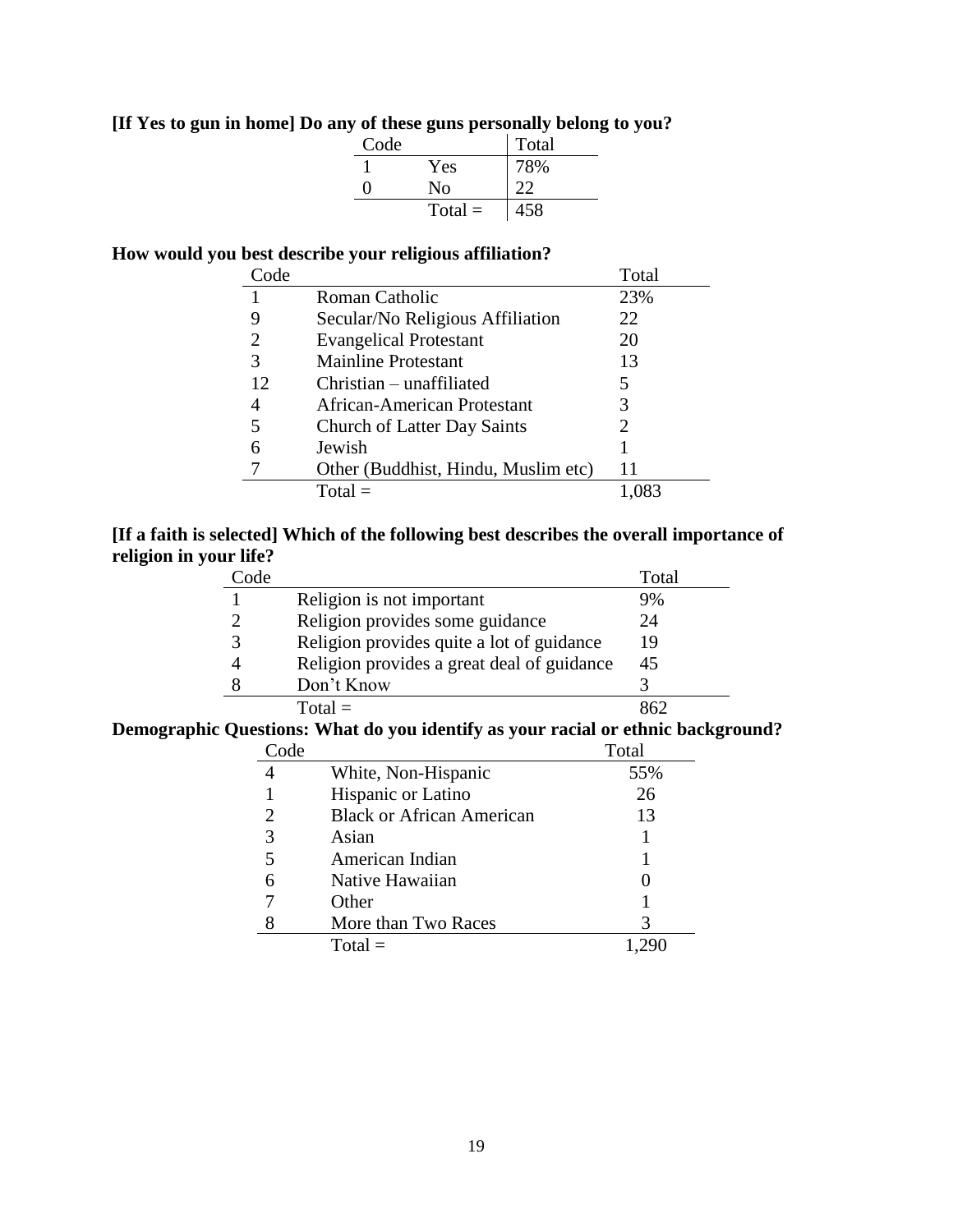| Code |                           | Total |
|------|---------------------------|-------|
|      | Mexican, Mexican American | 64%   |
|      | Tejano                    |       |
|      | <b>Puerto Rican</b>       |       |
|      | Cuban                     |       |
|      | Other                     | 24    |
|      | $Total =$                 |       |

# **[If Hispanic] What is the origin of the ethnicity background?**

# **How many generations has your family been in America?**

|              | Total | Latino |
|--------------|-------|--------|
| One          |       | 17%    |
| Two          |       | 20     |
| Three        |       | 28     |
| Four or more |       | 35     |
| $Total =$    |       | 322    |

# **What is the highest level of education you have attained?**

| Code          |                                            | Total |
|---------------|--------------------------------------------|-------|
|               | High school, or less                       | 19%   |
| $\mathcal{D}$ | High school graduation, some college       | 20    |
| 3             | Completed Associate's Degree               | 14    |
|               | Completed Bachelor's Degree                | 30    |
| 5             | Graduate or Professional Degree/Coursework |       |
|               | $Total =$                                  | ' 232 |

# **What is your age?**

| Code           |           | Total |
|----------------|-----------|-------|
|                | 18-24     | 10%   |
| 2              | $25 - 34$ | 17    |
| 3              | 35-44     | 17    |
| $\overline{4}$ | $45 - 64$ | 34    |
| 5              | $65+$     | 22    |
|                | $Total =$ | 1,232 |

# **In November, did you vote for Donald Trump, Joe Biden, another candidate or not vote?**

| Code |              | Total |
|------|--------------|-------|
| 1    | Donald Trump | 44%   |
| 2    | Joe Biden    | 39    |
| 3    | Someone else | 5     |
| 4    | Did not vote | 10    |
| yg   | Refused      |       |
|      | $Total =$    | 1.164 |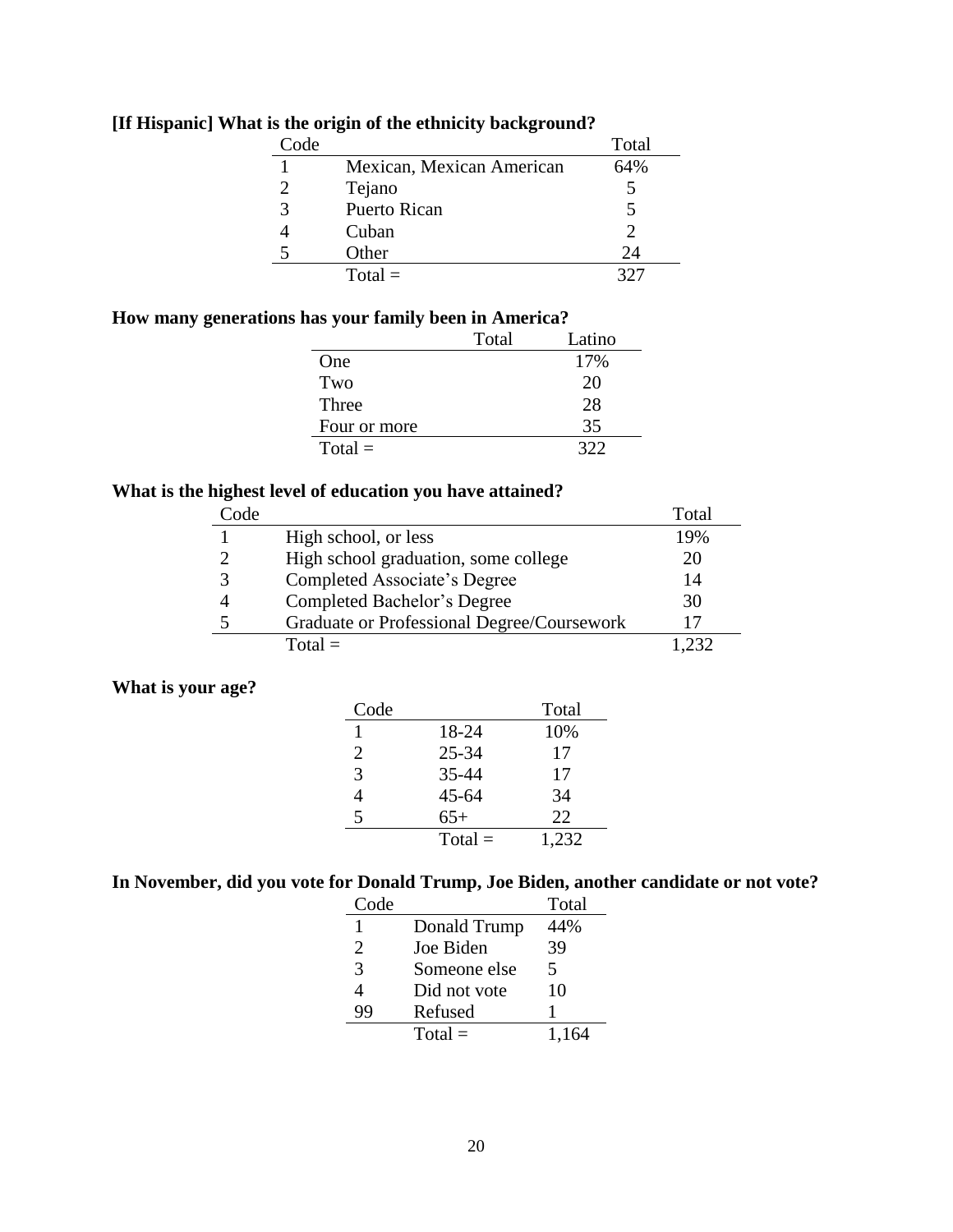| Code           |                                                               | Total |
|----------------|---------------------------------------------------------------|-------|
|                | Less than $$5,000$ (less than $$416$ per month)               | 7%    |
| 2              | \$5,000-\$7,499 (between \$417 and \$624 per month)           | 2     |
| 3              | \$7,500-\$9,999 (between \$625 and \$833 per month)           | 2     |
| $\overline{4}$ | \$10,000-\$19,999 (between \$834 and \$1,666 per month)       | 6     |
| 5              | \$20,000-\$29,999 (between \$1,667 and \$2,500 per month)     | 8     |
| 6              | \$30,000-\$39,999 (between \$2,500 and \$3,333 per month)     |       |
|                | \$40,000-\$49,999 (between \$3,334 and \$4,169 per month)     |       |
| 8              | \$50,000-\$59,999 (between \$4,170 and \$4,999 per month)     | 8     |
| 9              | \$60,000-\$69,999 (between \$5,000 and \$5,833 per month)     | 6     |
| 10             | \$70,000 and \$74,999 (between \$5,834 and \$6,249 per month) | 3     |
| 11             | \$75,000-\$79,999 (between \$6,250 and \$6,666 per month)     | 4     |
| 12             | \$80,000-\$89,999 (between \$6,667 and \$7,499 per month)     | 4     |
| 13             | \$90,000-\$99,999 (between \$7,500 and \$11,999 per month)    | 4     |
| 14             | \$100,000-\$149,999 (between \$12,000 and \$12,499 per month) | 13    |
| 15             | \$150,000-\$199,999 (between \$12,500 and \$16,666 per month) |       |
| 16             | $$200,000$ or More (\$16,667 or more per month)               |       |
| 97             | Not given                                                     | 5     |
|                | $Total =$                                                     | 1,081 |

**In the last calendar year, what was your total household income, including wages, salaries, Social Security, and retirement benefits before taxes?**

# **What is your marital status?**

| Code                  |                        | Total                   |
|-----------------------|------------------------|-------------------------|
|                       | Married                | 51%                     |
|                       | Single (Never married) | 29                      |
| $\mathcal{D}_{\cdot}$ | Divorced               | 10                      |
|                       | Separated              |                         |
| 5                     | Widowed                | $\overline{\mathbf{5}}$ |
|                       | $Total =$              | 1.088                   |

# **Are you a parent or guardian of a child 18 years old or younger?**

|              |           | Total |
|--------------|-----------|-------|
| $\mathbf{0}$ | No        | 64%   |
|              | Yes       | 36    |
|              | $Total =$ | 1,232 |

## **[If Parent] Which age range captures the age of your child? Please select all that apply if you have more than one child.**

| Code |                    | Percent |
|------|--------------------|---------|
| 3    | 12 to 18 years old | 59%     |
|      | 5 to 11 years old  | 46      |
|      | 0 to 4 years old   | 40      |
|      | $Total =$          | 436     |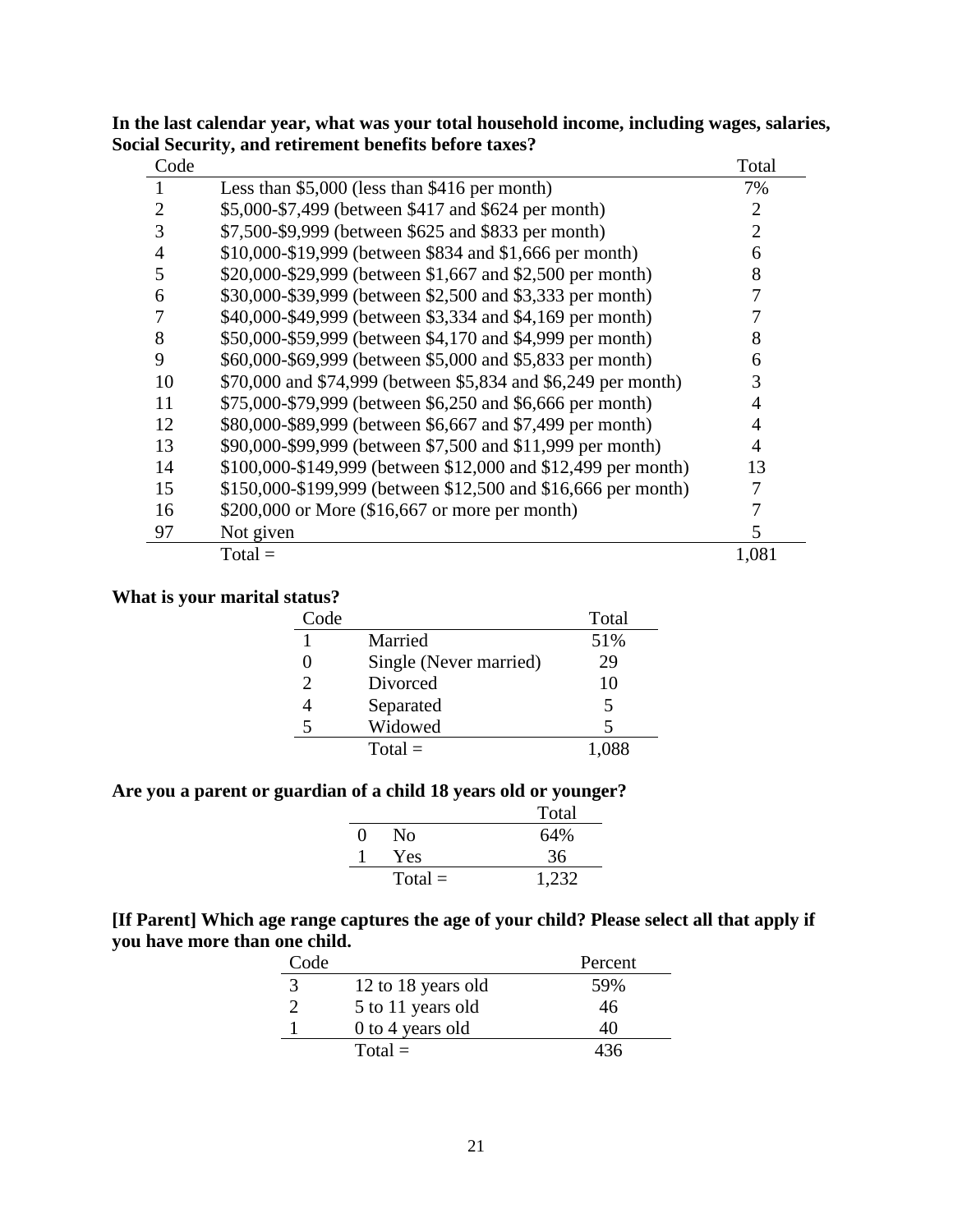# **What is your gender?**

|                   |             | Total |
|-------------------|-------------|-------|
| $\mathbf{\Omega}$ | Male        | 48%   |
| 1                 | Female      | 52    |
| 3                 | (v) Neither | 0     |
|                   | $Total =$   | 1.232 |